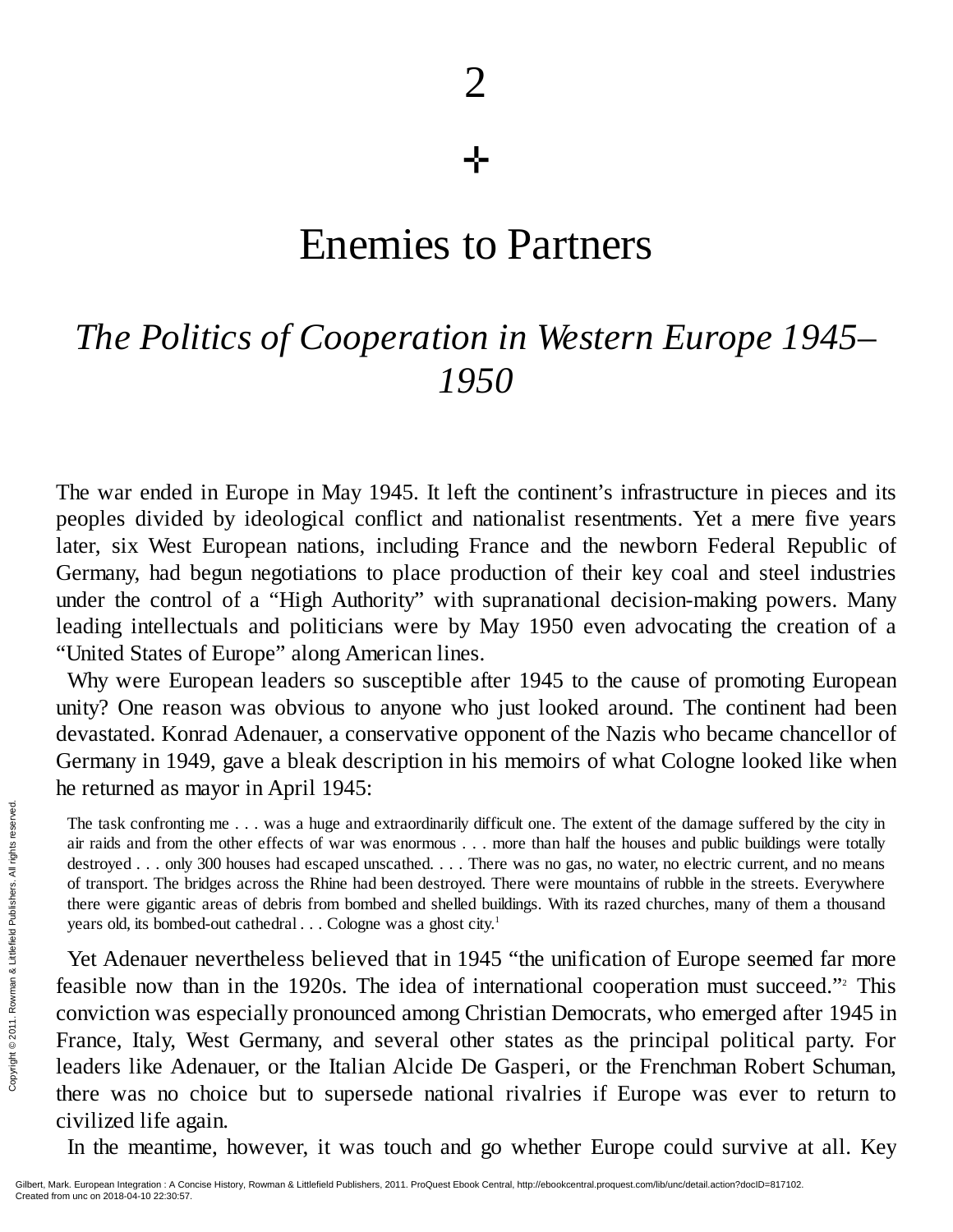economic hubs such as Rotterdam and Hamburg had been blitzed into the preindustrial age. The 1945 harvest was little more than half as large as the last prewar harvest in 1938, and getting it to market was a task of surpassing difficulty since roads, bridges, and canals were blocked with the detritus of war. During the winter of 1945 to 1946, Europe's urban areas were reduced to near-famine conditions. <sup>3</sup> Across Western Europe (in Central and Eastern Europe, conditions were even worse), millions of people survived on one thousand calories a day, or little more. Only Britain and the Nordic countries provided their citizens with the 2,400 to 2,800 calories consumed by the average sedentary man in a normal day—and as Europe rebuilt, few people were living sedentary lives. 4

At first, the problem of reconstruction meant digging enough coal, growing enough crops, and rebuilding war-blasted infrastructure. It soon became clear, however, that reconstruction necessitated a common market that would guarantee economies of scale and would signal a rejection of the economic nationalism of the 1930s. The economic success of the United States provided a compelling argument for the benefits of a large domestic market. Robert Marjolin, a French economist who became secretary-general of the Organization for European Economic Cooperation (OEEC) in 1948 and was a French representative on the first Commission of the European Economic Community (EEC) in 1958, wrote in his memoirs that in the immediate postwar years, "America hypnotized us, her material success was our ideal; we had almost no other aim than to bridge the gap between European industry and American industry." 5

U.S. leaders were themselves anxious to promote economic and political integration in Western Europe as the Cold War became a fact of international life in 1946 to 1947. Without postwar American aid, Europe would have had to find the resources to defend itself against the USSR and to rebuild its industrial base entirely from the pockets of its citizens. For this reason, no Western European government could ignore the Americans' vision for the postwar organization of the continent. This vision was postnational in scope. As Diane Kunz has remarked: "European unity continued to appeal to Americans for several reasons, not the least of which was the conviction, tapping deep into the American psyche, that Europe's best course was to imitate the United States as closely as possible." 6

The reintegration of Germany, even its western rump, was a further factor tending toward integration. The question of how to treat Germany after 1945 was a major cause of the tensions between the United States and the USSR, and it also dominated French foreign policy. France wanted the wartime allies to allow her to substitute Germany as the economic motor of Western Europe. Only when it became clear to Paris that Washington was determined to build up West Germany as a bulwark against the Soviet Union did France encourage the rehabilitation of a democratic Germany in the context of wider European integration. Without Franco-German rapprochement, no step toward European unity was imaginable, and it is for this reason that the French statesmen most responsible for seeking better relations with Germany, Robert Schuman and Jean Monnet, are regarded as the founding fathers of the European Community. The reintegration. The between the Unitegration. The between the Unitegration. The between the Unitegration of West Gern rehabilitation of Franco-German this reason that Germany, Robert  $\frac{1}{1}$   $\frac{1}{1}$   $\frac{1}{1}$   $\frac{1$ 

By the early 1950s, in fact, France had established itself as the key political actor in Western Europe. This position ought, logically, to have belonged to Britain. An additional factor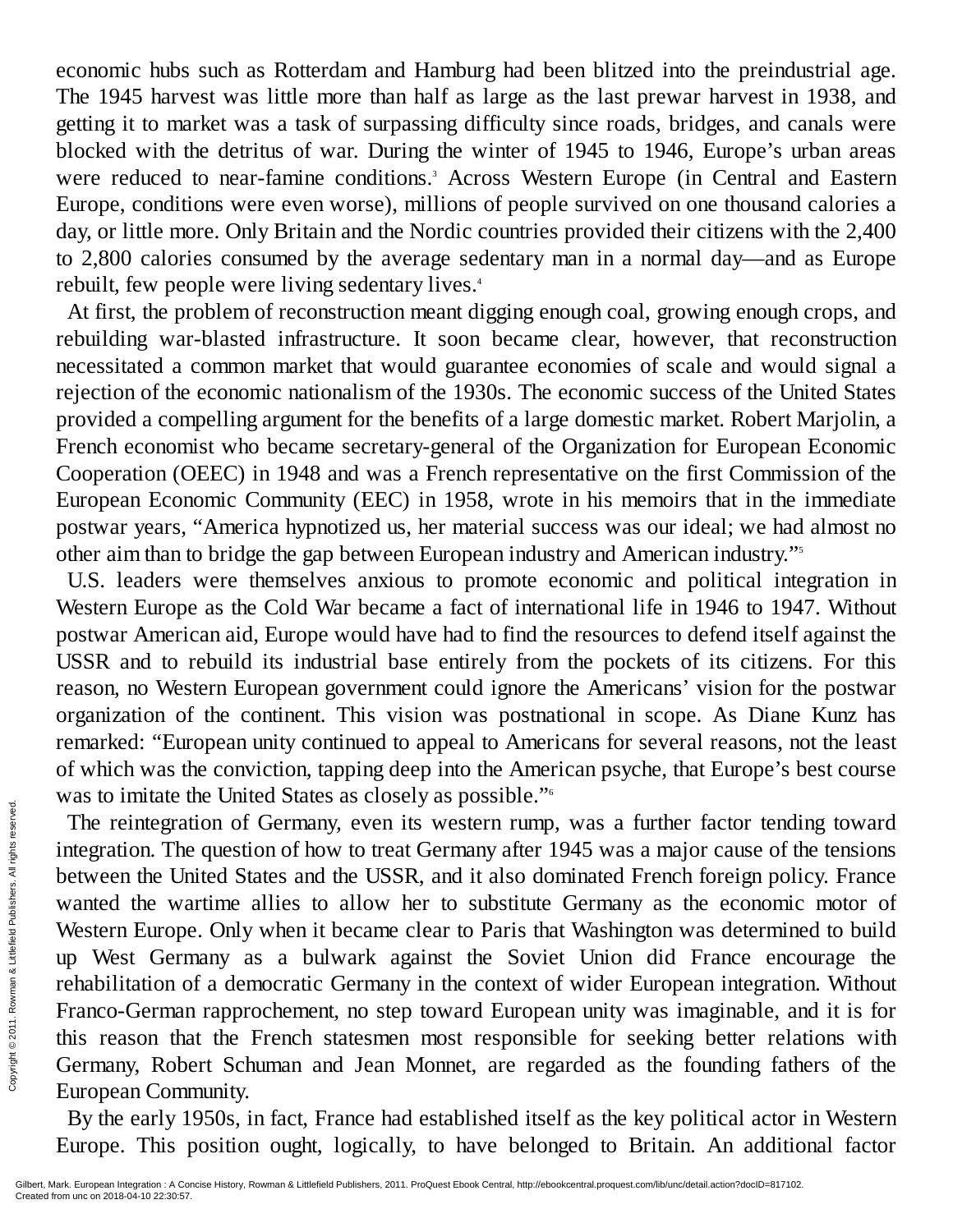structuring the development of Western Europe after 1945 was Britain's political ambivalence to European projects. Britain enjoyed moral authority as the nation that had led the fight against fascism and which had elected in July 1945 a government committed to far-reaching socialist reforms, but it was suspicious of schemes for European integration. Britain's politicians, Labour and Conservative alike, saw Britain as a world power, not a regional leader, and dismissed all plans that required Britain to concede any portion of its national sovereignty to common European institutions.

This condescending attitude had important consequences. Had London been more open to European integration in the late 1940s, Britain might have led a commonwealth of European nations in the 1950s, instead of failing expensively to maintain itself as a world power. Britain's economy would also have received a salutary dose of competition from cheaper competitors that might have prevented its slide in the 1950s and 1960s into relative decline. Britain's leaders had good reasons for their choices, but it is hard to acquit them of having been shortsighted in their European policy.

### **THE AMERICAN VISION FOR EUROPE: THE MARSHALL PLAN AND THE OEEC**

It was not until the end of 1947 that East–West relations broke down and the Cold War began. Yet throughout the first two years of peace, ideological competition with communism was an ever-present factor in the calculations of European statesmen. The fact that European (and American) leaders had constantly to remember in the postwar years was that for millions of Western Europeans, Soviet Russia was a model of economic modernization, not ruthless dictatorship, and in the event of economic failure in Western Europe, the USSR might exert an attraction for millions more.

After a decade and a half of economic depression and war, Europe's voters wanted above all else work, welfare, and homes: the only question was which political system would provide these basic social needs. In the first postwar elections, the voters of Western Europe mostly opted for social democracy (in Britain, most dramatically) or Christian democracy (in Italy, after the ideologically charged April 1948 elections; in Germany, where Konrad Adenauer emerged as democratic Germany's most important statesman; in Belgium, where the Christelijke Volspartij/Parti Social Chrétien took 42 percent of the vote in 1946). In France, the Christian Democratic Mouvement Républicain Populaire (MRP) was an important component of the coalition of centrist parties that formed governments in the immediate postwar years, and the MRP controlled the foreign ministry between 1945 and 1953. <sup>7</sup> Yet the Communists emerged as the second party in France in the 1946 elections and, in April 1948, as the dominant party of the left in Italy, too. In both countries, they commanded key government ministries until May 1947, when they were maneuvered from power. <sup>8</sup> Tightly disciplined, with a huge mass membership and a powerful role in key trade unions, Communist parties were potent political rivals to the parties of the democratic mainstream. Exercise the ideolom<br>
Exercise the Christelijke Voltaries<br>
the Christian<br>
component of<br>
postwar years,<br>
Communists em<br>
the dominant pa<br>
ministries until<br>
a huge mass m<br>
potent political<br>
The provision<br>
living standards<br>
a

The provision of a higher standard of living was therefore a political imperative. But raising living standards required vast capital spending, the money for which could be raised in any or all of three ways: by diverting as much as possible of national income to investment rather than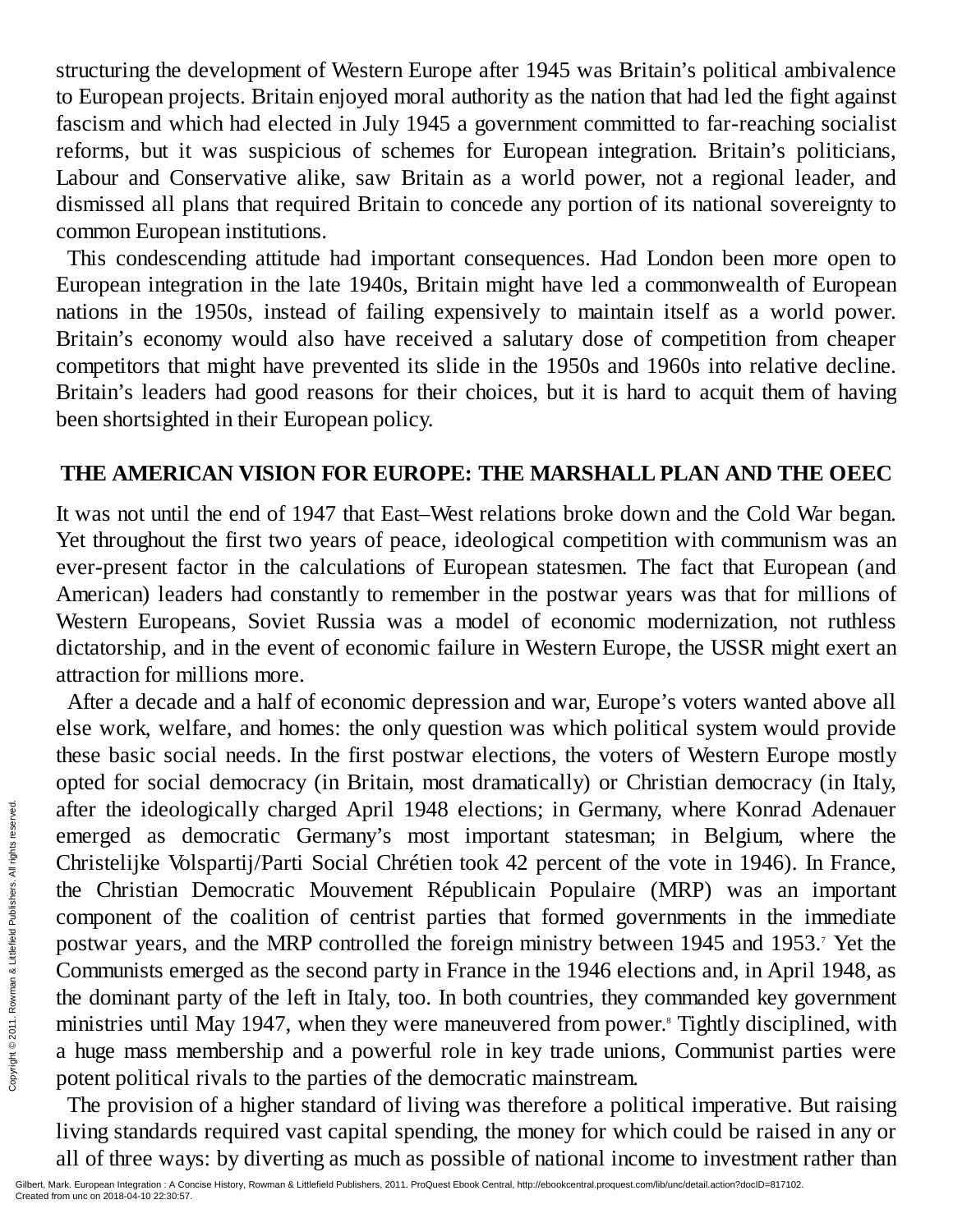consumption; by stimulating exports to bring in money from abroad; and by receiving foreign aid or investment. France, most famously, took the first course. The French five-year postwar modernization plan sought to direct capital investment into selected industries such as coal mining, steel, cement, and transport. <sup>9</sup> Large segments of the French economy were taken into public ownership as the planners channeled national income toward the development of heavy industry. To a greater or lesser extent, the Netherlands, the Scandinavian countries, and Italy followed suit. 10

Britain was constrained by circumstances to take a different approach. The Attlee government's spending plans for health and housing, in addition to its substantial military commitments in Germany and the Far East, reduced its investment in industry. In February 1947, the Labour government had to tell Washington that it no longer had the resources to maintain troops in Greece (where withdrawal might have led to a Communist seizure of power). This decision, which provoked the "Truman Doctrine," a commitment to defend democracy from totalitarian subversion, also persuaded U.S. policymakers that Europe was on the verge of economic collapse. The United States had given Britain hefty postwar loans (over \$4 billion) in the expectation that Britain would soon be able to act as the chief economic motor for Western Europe. This illusion was now dispelled.

By the spring of 1947, Washington feared that Western Europe's stuttering recovery was providing fertile soil for Communist flowers to bloom. A memorandum from Will Clayton, undersecretary of economic affairs in the State Department, at the end of May 1947 stated baldly that Europe was "slowly starving" and on the brink of disintegration and social revolution. <sup>11</sup> Clayton's memorandum was seemingly decisive in persuading U.S. Secretary of State George Marshall to make his famous Harvard speech on June 5, 1947, promising that America would fund a "program to put Europe on its feet economically." For only a healthy economy, Marshall sustained, could "permit the emergence of political and social conditions in which free institutions can exist."

The British economic historian Alan Milward has convincingly shown that opinions like Clayton's were alarmist. In Milward's view, the European economies' dash for industrial growth had merely precipitated an entirely predictable balance-of-payments crisis with the United States. Europe did not have enough dollars to maintain the high levels of investment in industrialization and social services that her peoples were demanding.

Unable to buy capital goods and manufactures from Germany, the traditional producer of engineering products, and with Britain slow to fill the gap that Germany had left, the European nations had turned to the United States for the ships, airplanes, tractors, machinery, industrial plant, and raw materials they needed to maintain their ambitious investment programs. Unfortunately, they had little to sell the Americans in return. Most European exports to the United States were luxury goods. It takes a lot of olive oil, perfume, or whisky to buy a ship or an airplane. France's deficit on merchandise trade with the United States increased from \$649 million in 1946 to \$956 million in 1947. The Netherlands' deficit more than doubled from \$187 million to \$431 million. Italy's more than tripled from \$112 million in 1946 to \$350 million in 1947. Britain, like France, had a \$1 billion shortfall in 1947. <sup>12</sup> Western Europe as a Created from unc on 2018-04-10 22:30:57.<br>
Created from unc on 2018-04-10 22:30:57.<br>
Created from unc on 2018-04-10 22:30:57.<br>
Created from unc on 2018-04-10 22:30:57.<br>
Created from unc on 2018-04-10 22:30:57.<br>
Created fro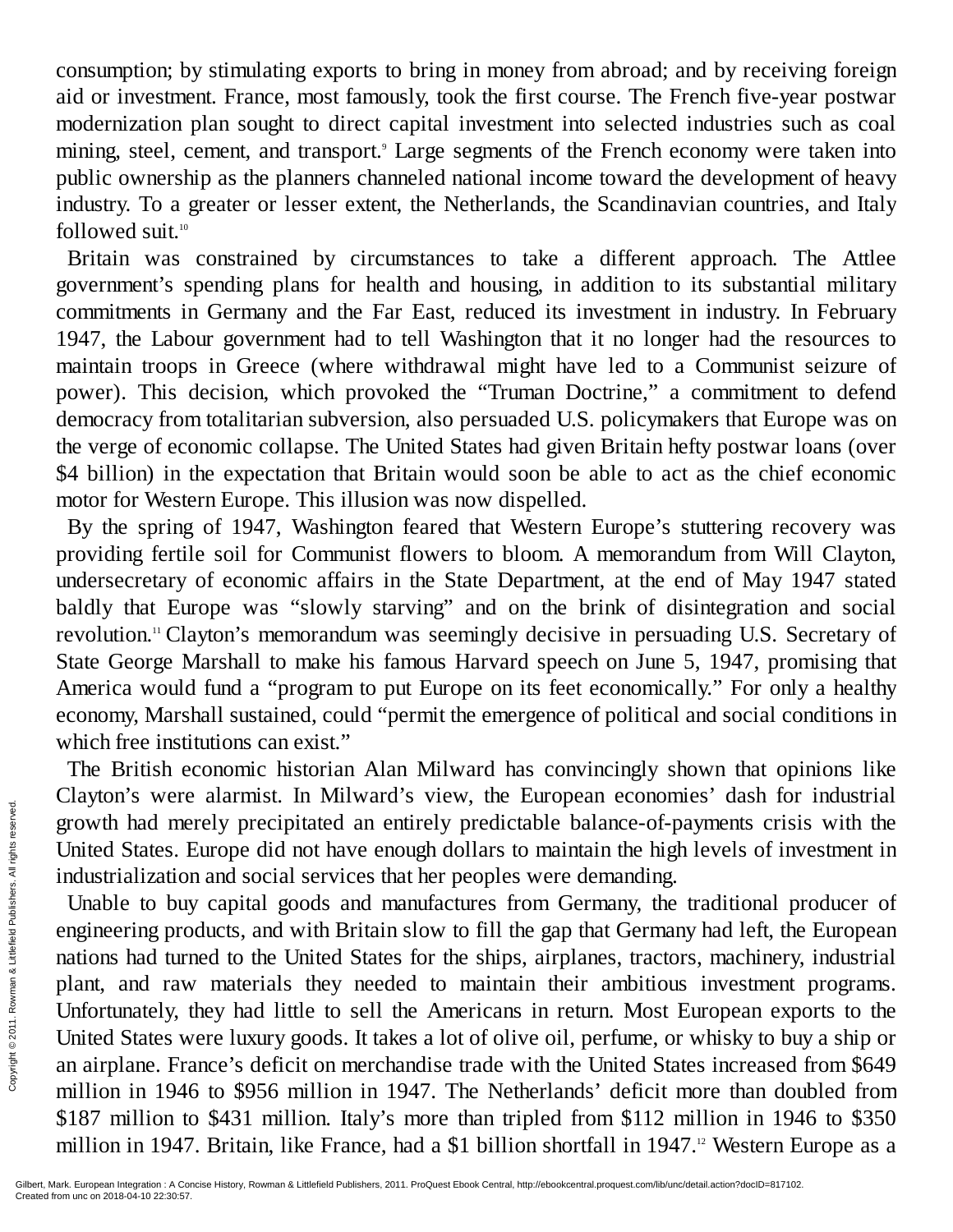whole accumulated a deficit of \$7 billion in the first two peacetime years.

European governments, in short, were living far beyond their means: "In both Britain and France policy seems to have gone ahead fatalistically based upon an unspoken, perhaps unutterable assumption that the United States would . . . have to lend or give the necessary sums of hard currency to make their postwar economic policies feasible."<sup>13</sup>

Marshall insisted in his Harvard address that the Europeans themselves should draw up a plan for economic recovery. Britain and France responded by calling a conference of foreign ministers in Paris in July 1947. Sixteen North and West European states attended. The Soviet Union, to the relief of everybody but the satellite nations of Eastern Europe, which were compelled to follow the Soviet example, distanced herself from the Anglo-French initiative. The conference established the so-called CEEC (Committee on European Economic Cooperation) and entrusted it with the task of estimating the size of Europe's economic needs for the period from 1948 to 1952, by when, the Americans insisted, Europe should be selfsufficient. Despite intense American pressure for something other than sixteen "shopping lists," the CEEC's initial report in August 1947 requested for \$29 billion in American aid by 1952. Michael Hogan, in his magisterial history of the Marshall Plan, states that this figure "stunned the Europeans as much as the Americans." 14

Secretary of State Marshall had previously been reluctant to impose conditions upon the would-be recipients of aid. However, the giant CEEC request precipitated matters. American policymakers urged the governments of Western Europe to devote more resources to reviving production, even if this meant cutting back on cherished social programs; to liberalize trade by slashing tariffs and ending exchange controls; to move to a customs union as quickly as possible; and to establish a "continuing European organization" with sovereign powers over the direction of the European reconstruction effort. 15

The European reaction to these prescriptions was unenthusiastic. British Foreign Secretary Ernest Bevin lamented the "unfortunate impression of high-handedness" left by the Americans' approach. <sup>16</sup> The Europeans refused to abandon social programs or jeopardize employment levels. Led by Britain and France, they also refused to accept that the proposed supranational economic organization should have sovereign powers. On the other hand, they were obliged to accept a reduced aid package of just over \$19 billion. Hogan comments: "Europeans . . . sought a recovery program that would limit the scope of collective action, meet their separate requirements and preserve the greatest degree of national self-sufficiency and autonomy. Americans, on the other hand, wanted to refashion Western Europe in the image of the United States."<sup>17</sup>

The Americans could not simply impose their social and political model, however. The dollar, mighty though it was, was much less influential than the Red Army. Just as negotiations in the CEEC reached their climax in September 1947, Britain defaulted on the terms of the \$4 billion loan extended to her in 1946 by suspending convertibility of the pound sterling into dollars. France and Italy also wobbled on the verge of bankruptcy in the autumn of 1947. The fragility of Europe's economies, paradoxically, was a political strength: it heightened the conviction in Washington that U.S. aid was necessary to stave off the threat of left-wing Exercise Eccept a reduce<br>
see accept a reduce<br>
sought a recove<br>
requirements a<br>
Americans, on<br>
States."<sup>17</sup><br>
The American<br>
dollar, mighty t<br>
in the CEEC re<br>
billion loan ex<br>
dollars. France<br>
fragility of European Integrat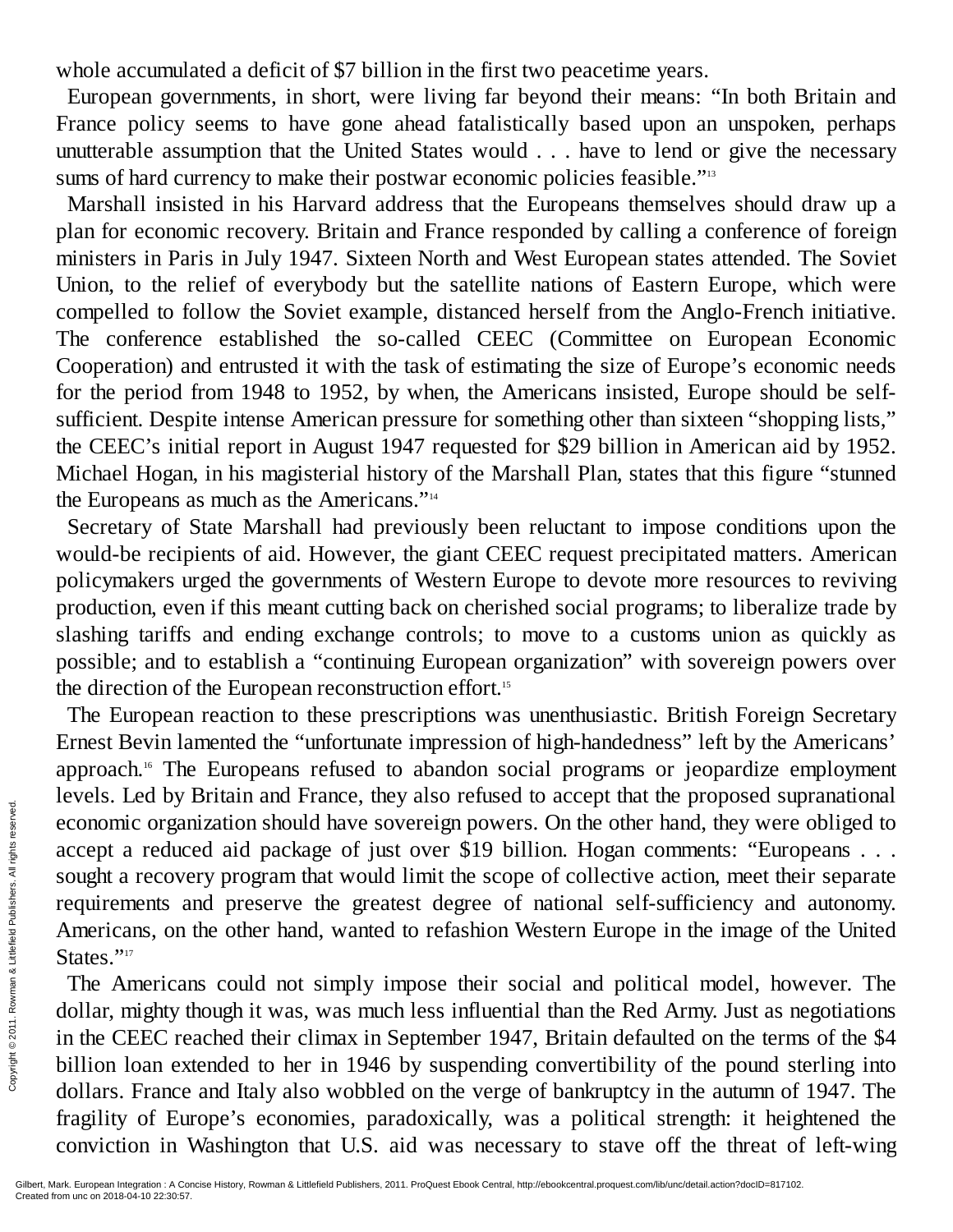electoral success.

In April 1948, by large majorities in both chambers, Congress authorized the first \$5 billion of recovery spending for Europe. It also established the Economic Cooperation Agency (ECA), with branches in every Western European country, to oversee the distribution of Marshall aid. The first director of the ECA was a prominent businessman strongly sympathetic to the idea of European political unity, Paul Hoffman; day-to-day relations with the Europeans were entrusted to a presidential special representative based in Paris. W. Averell Harriman was appointed to this post.

In parallel to the ECA, the European countries set up the OEEC, the "continuing organization" that would plan the division of Marshall Plan aid among its member states as well as act as the forum for intra-European negotiations to liberalize trade. Essentially a ministerial council of sovereign states, the OEEC was served by a secretariat of officials, planners, and economists and by an executive committee of civil servants from the nation-states that formulated the Council's final decisions. The work of the secretariat was placed in the hands of a youthful French economist, Robert Marjolin; the executive committee was chaired by a British official, Sir Edmund Hall-Patch. Marjolin has written, "France and Britain called the tune in the OEEC." <sup>18</sup> Nevertheless, every country (even small nations such as Iceland and Luxembourg) had a right of veto in the Council, and no country was obliged to implement Council decisions against its will.

Despite the intergovernmental character of the OEEC, and thus the difficulty of securing unified action, Hoffman's opening address to the Council on July 25, 1948, called upon the nation-states of Europe to devise a "master plan of action" for the rebirth of European economic and political life. He called for the OEEC nations to "face up to readjustments to satisfy the requirements of a new world." In particular, nations should avoid thinking along "the old separatist lines." Hoffman urged his listeners to think in terms of "the economic capacity and the economic strength of Europe as a whole." <sup>19</sup> What the Americans had in mind for Europe has been dubbed since "the politics of productivity"—the creation of a free trade area administered (at least in the first instance) by supranational planning bodies that would make boosting production their fundamental goal and lead to political unity in friendship with the United States. 20

### **A "HARMONIOUS SOCIETY": THE VISION OFTHE EUROPEAN MOVEMENT**

The primary impulse for supranational government in Europe has always been the pressing need to stop members of the European family from slaughtering one other. Before, during, and after World War I, liberal thinkers in Britain argued that peace in Europe required the creation of an international organization that would enable the nations of the world to resolve their disputes peacefully and provide a forum for planning their economic development. Similar ideas were influential in the United States, where they provided the intellectual ballast for President Woodrow Wilson's scheme for a League of Nations, and in Italy, where the country's leading economist, the Turin professor Luigi Einaudi, was a proponent of greater political and economic integration.<sup>21</sup> In the 1920s, such developments as the Locarno Pact (1925), whereby Experiment Mark European Integration : A Coreated from unc on 2018-04-10 22:30:57.<br>
Created from unc on 2018-04-10 22:30:57.<br>
Greated from unc on 2018-04-10 22:30:57.<br>
Greated from unc on 2018-04-10 22:30:57.<br>
Greated from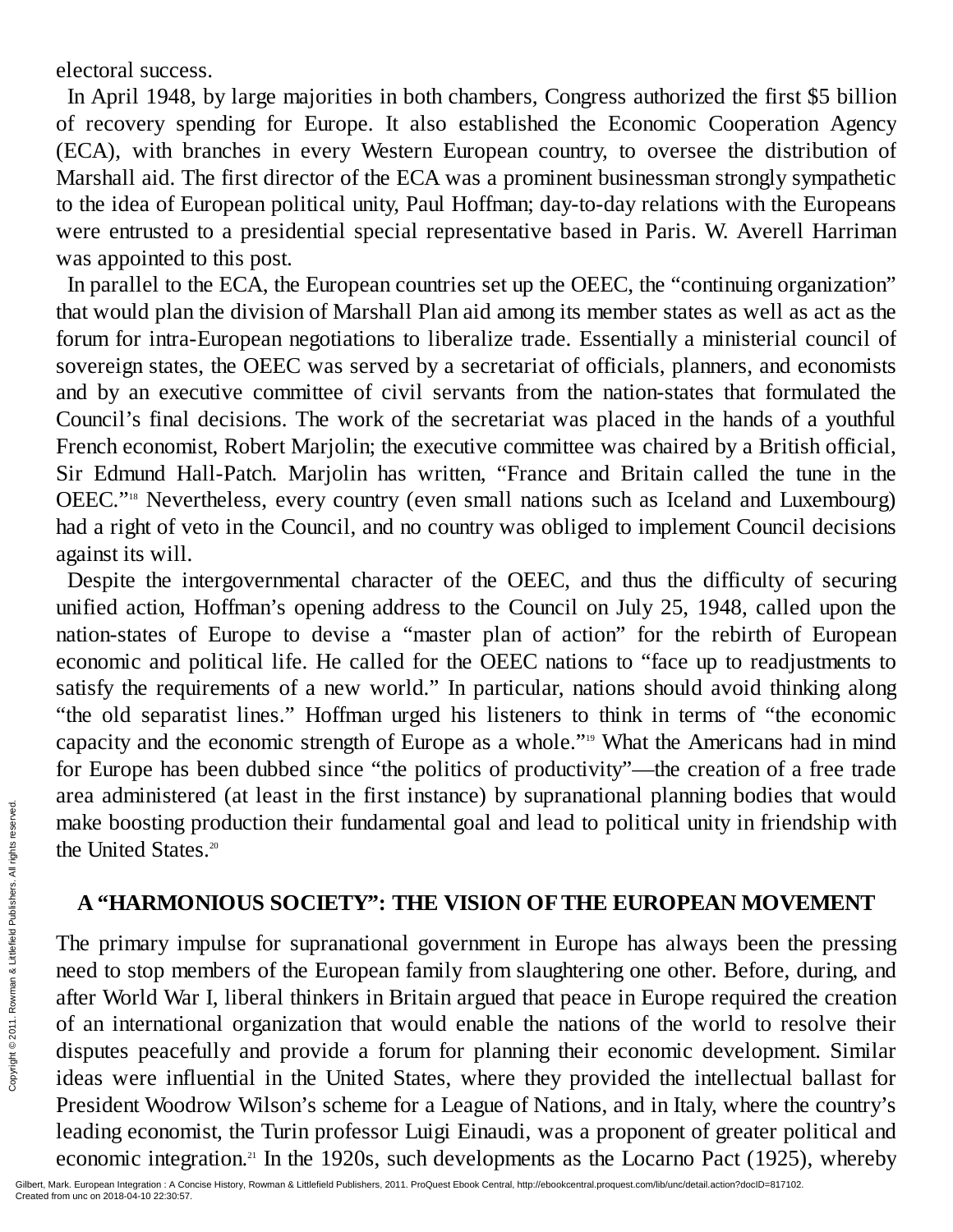the nations of Western Europe promised to resolve their differences through the League of Nations and to respect the borders established by the 1919 Versailles Treaty, were hailed as a major step toward greater European unity by its chief architects, Aristide Briand and Gustav Stresemann, the foreign ministers of France and Germany. Briand, in 1931, even advanced the idea of a European Confederation of nation-states, although by that date many of the high hopes of the Locarno period had already evaporated.<sup>22</sup>

The subsequent failure of the League of Nations in the 1930s strengthened the search for internationalist solutions to the eternal problems posed by national sovereignty. The doctrine that wars broke out because of the insecurity engendered by the nature of the state system and by the economic conflicts intrinsic to international capitalism continued to hold sway. A "New League" of socialist states, the radical journalist H. N. Brailsford contended in 1936, dedicated to raising the standards of living of its citizens by economic planning on a Soviet scale but via British standards of parliamentary government, would set in motion a dynamic that would entice the peoples of Italy and Germany back to the path of democracy. The institutions Brailsford envisaged for the "League"—a parliament of delegates drawn from national assemblies and a technocratic central directorate—bore a remarkable resemblance to those subsequently proposed by Jean Monnet for the European Coal and Steel Community.<sup>23</sup>

When war broke out, drafting schemes for European integration became every British intellectual's favorite pastime. <sup>24</sup> Some of these schemes today seem far-fetched. But political thinkers like Harold J. Laski, G. D. H. Cole, and E. H. Carr were making a serious point that would have to be addressed once the war was over. This point was that dictatorship had thriven in the context of the Depression and the concomitant economic nationalism of the 1930s. If Europe was to avoid a return to fascism in the future, such thinkers reasoned, its countries should make boosting production and the welfare of their citizens the centerpiece of their postwar economic strategy. Cooperation in this endeavor, via pan-European institutions, would greatly increase the chances of success. <sup>25</sup>At a time when the Allies, including the United States, were contemplating the "pastoralization" of defeated Germany (resolving the problem of postwar security by depriving Germany of its heavy industrial capacity), this understanding of how Europe would have to be rebuilt was very farsighted.<sup>26</sup>

Similar arguments were being made by the Federal Union movement, an organization started by mostly British academics, thinkers, and churchmen at the beginning of 1939. British intellectuals associated with Federal Union produced pamphlets that enjoyed great intellectual influence and, by the standards of political texts, a very large sale.W. B. Curry's *The Case for Federal Union* (1939) sold 100,000 copies, while Barbara Wootton's *Socialism and Federalism* (1941) launched the powerful idea that socialism could only be carried out on a pan-European scale. 27 Example  $\frac{1}{2}$  or postwar sects of how Europe<br>
Similar argum<br>
by mostly Brit<br>
intellectuals ass<br>
influence and, the Federal Unior<br>
Federal Unior<br>
Federal Unior<br>
Federal Unior<br>
Federal Unior<br>
Federal Simple Simple Rudde

The debate in Britain is important because it influenced a generation of continental intellectuals active in the resistance against fascism. Altiero Spinelli and Ernesto Rossi, the imprisoned antifascist authors of the *Manifesto di Ventotene* (1941), one of the canonical documents of the European integration movement, took the debate in Britain as the starting point for their powerful appeal to the socialist movements of Europe to make the struggle for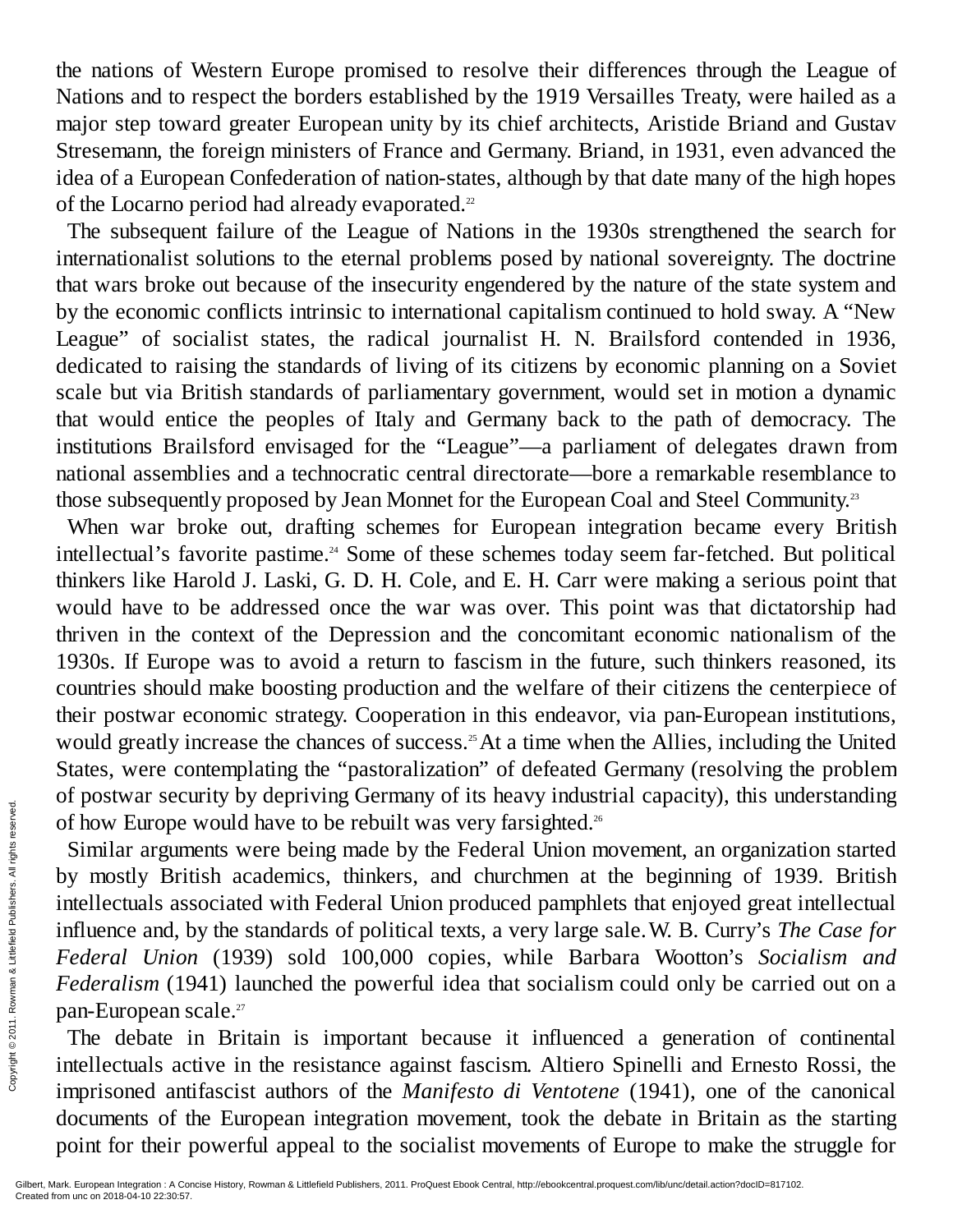revolution across Europe and the establishment of a socialist federation of Europe the cardinal purpose of their political action. In the *Manifesto*, a socialist federation was represented as being a moral and historical imperative that even justified the use of dictatorial methods against advocates of a return to the traditional nation states of the pretotalitarian period. After the fall of Benito Mussolini in July 1943, one of the leading components of the partisan movement in Italy, the Partito d'Azione (Action Party), made European unity the core of its political program. Action Party intellectuals were prominent in the Movimento federalista europeo (MFE), which was founded in August 1943 and contributed to the movement's journal, *L'unità europea*. Italian federalists successfully managed to diffuse their ideas. A pamphlet, *L'Europe de demain*, was smuggled into the rest of occupied Europe in 1944, and a conference of federalists, with delegations from resistance movements across Europe, was held by the MFE in Geneva in May 1944. 28

By 1946, every country in Western Europe could boast a federalist movement of greater or lesser size—some countries, notably France, had more than one. In April 1947, these bodies federated themselves into the Union Européenne des fédéralistes (UEF). The new association, which had a collective membership of some 150,000 people, declared its purpose was "to work for the creation of a European federation which shall be a constitutive element of a world federation."<sup>29</sup> As this declaration suggests, the UEF was not without its utopian aspects. Its main goal, however, was one that inspired intellectuals all over the continent in the early months of the Cold War—the creation of a European "Third Force" that could act as a bridge between Soviet communism and the West European tradition of democratic socialism.<sup>30</sup> Intellectuals argued that a European federation offered the opportunity of building a progressive socialism that would assuage Soviet fears of capitalist aggression and would, over time, lead to totalitarian and federalist forms of socialism, converging into a single democratic model. 31

Some left-wing intellectuals—the British novelist and political writer George Orwell and Altiero Spinelli being the most famous examples—were less optimistic about relations between a United States of Europe, even one that followed socialist precepts, and Soviet totalitarianism. Spinelli, breaking decisively with the two mass parties of the Italian Left (the Communists and the Socialists), was arguing by 1947 that the Soviet Union regarded Western Europe as a "vital space" that it was hoping to "exploit" economically to relieve the Soviet people's misery.<sup>32</sup> The United States, by contrast, while it possessed "imperialist temptations and ambitions," also possessed a "sincere desire" to see Europe emerge as an independent liberal state. Insofar as there was a risk of American hegemony, Spinelli contended on many occasions it came from the shortsighted nationalism of Europe's leaders, who refused to admit that the day of independent nation-states was over.<sup>33</sup> From United From the Created from unc on 2018-04-10 22:30:57.<br>
Created from unc on 2018-04-10 22:30:57.<br>
Created from unc on 2018-04-10 22:30:57.<br>
Created from unc on 2018-04-10 22:30:57.<br>
Created from unc on 2018-04-10 2

Federalist ideas might have remained isolated in an intellectual ghetto had it not been for the intervention of Winston Churchill, the internationally renowned British war leader whose Conservative Party had been defeated in the general elections of July 1945. At the University of Zurich on September 19, 1946, Churchill argued that the countries of Western Europe should "re-create the European family, or as much of it as we can . . . we must build a kind of United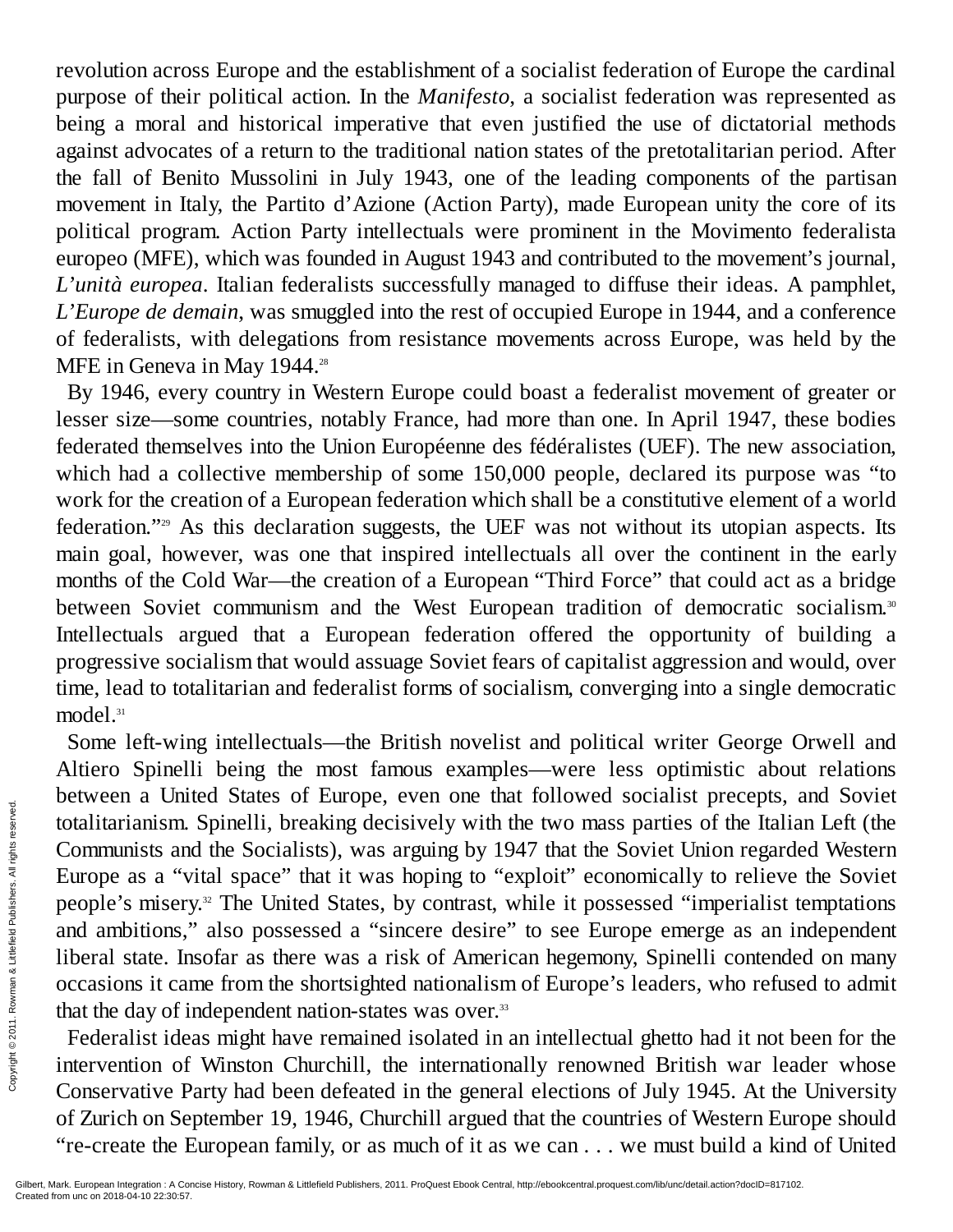States of Europe." According to Churchill, the rock upon which this new federation should be founded was not Britain—"We British have our Commonwealth of Nations . . . why should there not be a European group which could give a sense of enlarged patriotism and common citizenship to the distracted peoples of this turbulent and mighty continent"—but a "partnership between France and Germany." This was the only way, Churchill thought, that France could "recover the moral leadership of Europe."<sup>34</sup>

Subsequently, in May 1947, Churchill became the founder of the United Europe Movement (UEM). 35 Its three thousand members included numerous MPs, especially Conservatives, and many prominent academics, journalists, and clergymen. Relations with the UEF were not easy at first. Whereas the UEF saw European federalism as an opportunity to reassure the Soviets, the UEM regarded it as a way of reinforcing Europe's ability to resist the encroachments of the USSR. Nevertheless, together with several other influential movements such as the French Council for a United Europe, the European Parliamentary Union, the Economic League for European Cooperation, and the Christian Democrat Nouvelles Équipes Internationales, the two principal associations agreed in December 1947 to form a coordinating committee that would call a "Congress of Europe" at The Hague (Netherlands).<sup>36</sup>

The Congress, which was attended by over 1,200 dignitaries—including seven hundred parliamentary deputies—from every free country in Europe, took place in May 1948 in the aftermath of the Soviet takeover of Czechoslovakia in February 1948 and the ideologically charged elections in Italy in April. In addition to Churchill, the Christian Democrat prime ministers of Italy (Alcide De Gasperi) and France (Georges Bidault) took part, as did such statesmen as Leon Blum, the Socialist prewar premier of the Popular Front government in France; Paul Reynaud, the last premier of France before the Nazi victory; and Paul Van Zeeland, a Princeton-educated economist who was a former premier of Belgium.

The Congress, after an initial address from Churchill, divided into three committees—the Political Committee, chaired by another former French prime minister, Paul Ramadier; the Economic and Social Committee, chaired by Van Zeeland; and the Cultural Committee, chaired by an exiled Spanish liberal, Salvador de Madariaga. These committees drew up three broad resolutions. The Political Committee asserted that it was the "urgent duty" of the nations of Europe to create "an economic and political union" that would "assure security and social progress." It maintained that the "integration of Germany in a United or Federated Europe" was the only "solution to both the economic and political aspects of the German problem." Its main practical recommendation was the convening of a "European Assembly," composed of delegations from the national parliaments, which would act as a constituent assembly for the creation of a federal state in Western Europe. It also proposed that a Commission should draw up a Charter of Human Rights, adherence to which would be a precondition for membership in the European Federation. 37 Examples a progress." It may be established to the European Fred Created from unc on 2018-04-10 22:30:57. Copyright Created from unc on 2018-04-10 22:30:57.

The Economic and Social Committee made pragmatic recommendations for economic policy. Trade restrictions of all kinds should be abolished "step by step"; coordinated action should be taken to "pave the way for the free convertibility of currencies"; a common program should be established to develop agriculture; Europe-wide planning was urged for the development of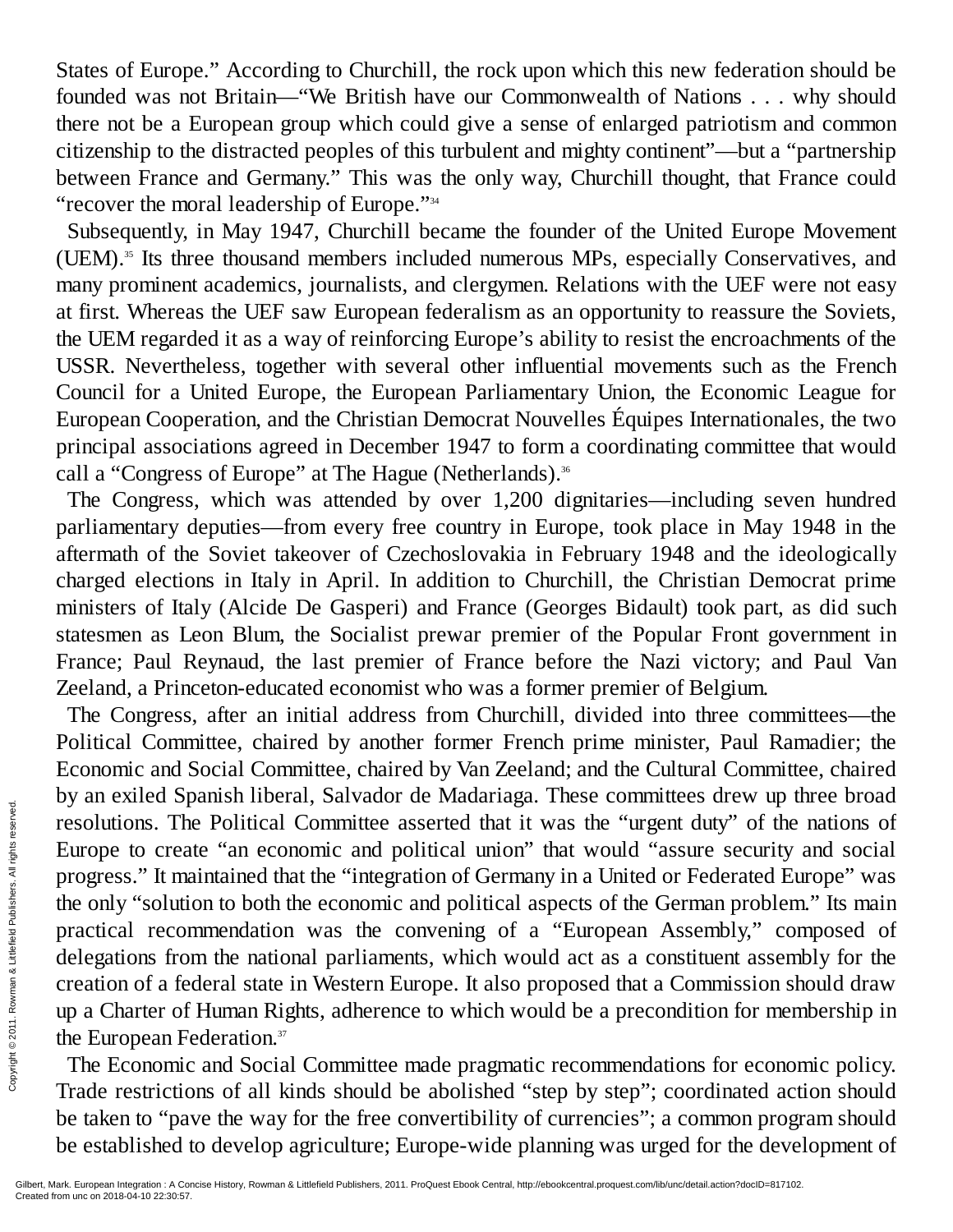core industries such as coal and electricity generation; employment policy should be coordinated so as to produce full employment. The "mobility of labor" should be promoted to the "maximum possible extent." In addition, it advised that these measures should be only the prelude to an Economic Union in which capital could move freely, currencies were unified, budgetary and credit policy were centrally coordinated, a full customs union with a common tariff was established, and social legislation was coordinated to common standards. The greater prosperity engendered by these economic measures was held to be an essential precondition for "the development of a harmonious society in Europe." 38

The Cultural Committee recommended the creation of a "European Cultural Centre," whose task would be to promote cultural exchanges, promote awareness of European unity, encourage the federation of the continent's universities, and facilitate scientific research into "the condition of twentieth-century man." A "European Institute for Childhood and Youth Questions" was also to be established: one of its tasks, since partially realized in the Erasmus and Socrates programs of the European Union, would have been to "encourage exchanges between the young people of all classes in Europe, by providing finance and accommodation for their study, apprenticeship and travel." Like the Political Committee, the Cultural Committee recommended that a Charter of Human Rights should be drawn up and a European Supreme Court, with supranational jurisdiction, should be established to ensure the Charter's implementation. 39

The Congress had two main institutional outcomes. In October 1948, a unified "European Movement" was formally inaugurated in the City Hall of Brussels. The new movement's "Presidents of Honor" were Churchill, Blum, De Gasperi, and the prime minister of Belgium, Paul-Henri Spaak. In August 1948, detailed projects for unification were presented to the Permanent Commission of the Western Union. 40

### **COOPERATION BETWEEN GOVERNMENTS: THE BRITISH VISION**

The Treaty on Western Union (the Brussels Pact) had been signed in Brussels in March 1948 between the governments of Britain, France, Belgium, Luxembourg, and the Netherlands. The treaty, as well as being a military alliance, bound its participants to develop and harmonize the economic recovery of Europe and to raise the standards of living of their populations. The Permanent Commission was supposed to be the forum for such mutual cooperation between governments in the economic field.

The Treaty on Western Union was a far cry from the much greater degree of integration wished for by the European Movement, but its provisions, like the equally intergovernmental structure of the OEEC, accurately reflected how far Britain was prepared to move down the road toward supranational cooperation in the spring of 1948.

British hostility to a federal state in Europe might seem a foregone conclusion. Interestingly, however, Foreign Secretary Bevin himself had been, for much of 1947, intrigued by the notion of a European Customs Union and was seemingly prepared to acquiesce to the loss of sovereignty such an institution implied. The problem with a customs union was that while greater economic integration in Western Europe would lead to a rationalization of British Example 12 and toward suppresentation: A Coreated from unc on 2018-04-10 22:30:57. Created from unc on 2018-04-10 22:30:57.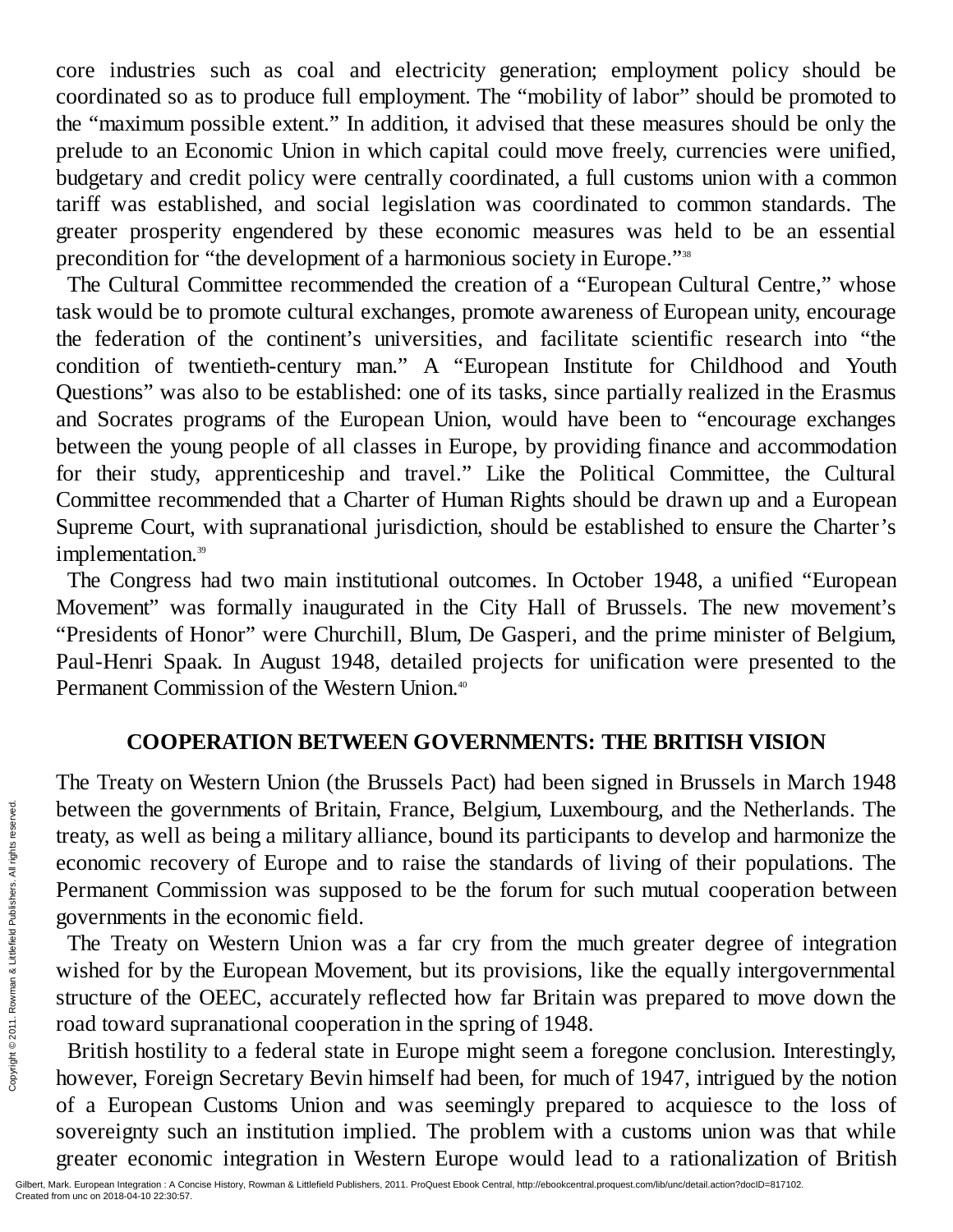heavy industry and expand trade and strengthen the continent politically, it would also lead to damaging short-run competition for the iron and steel industry and would end Britain's advantageous trade relationship with the countries of the Commonwealth. A customs union seemed likely, moreover, to lead to a fully fledged economic union governed by supranational institutions. The notion of conferring sovereignty over the economy to an external body was even harder for a socialist government to accept than it would have been for the Conservatives. Labour ministers were in no mood to subordinate their socialist vision for British society to the economic priorities of foreigners.

In December 1947, however, the disastrous outcome of the London meeting of the Council of Foreign Ministers (CFM) placed European cooperation firmly on the agenda. The CFM was the forum through which the United States, the USSR, and Great Britain, together with France and China, should have agreed on a postwar settlement. Its meetings, however, became steadily more acrimonious as mutual perceptions of ideological enmity grew. The London meeting, which was preceded by vituperative Soviet propaganda against the Americans' plans to "enslave" Europe, left free Europe's leaders in no doubt that, as Bevin expressed the situation in a paper entitled "The First Aim of British Foreign Policy" to the Cabinet in January 1948, "We shall be hard put to it to stem further encroachments of the Soviet tide" in the absence of "some form of union in Western Europe, whether of a formal or informal character."<sup>41</sup>

The discussion in the Cabinet of this paper led to Bevin's famous "Western Union" speech to the House of Commons on January 22, 1948, which included the telling remark, "Great Britain cannot stand outside Europe and regard her problems as quite separate from those of her European neighbors." In Europe, this comment, not unreasonably, was taken as a sign that Britain was preparing to throw her prestige behind the concept of European unity. Certainly, it was the decisive impulse that led to the signature of the Brussels Pact.<sup>42</sup>

Britain regarded her promotion of the Western Union as a major development in her foreign policy, but, in fact, her attitude to European integration satisfied neither the Americans nor her European neighbors. British behavior was "a great source of irritation" to the Americans between 1947 and 1951, but there was a limit to how tough America could get with Britain.<sup>43</sup> Britain had taken the lead in the spring of 1948, even before the signature of the Treaty on Western Union, to formalize military cooperation between the United States and Western Europe in a military alliance. In early 1949, these negotiations, which led to the signature in April 1949 of the North Atlantic Treaty, were at a critical stage. American policymakers were afraid that Soviet tanks would roll across the North European plain. Their only ally of any substance was Britain. Article Five of the Treaty committed its member states to regarding an armed attack against any one of them as an attack against them all. In practice, this meant that Britain and the United States were giving a guarantee that they would risk a Third World conflict to defend the Rhine. Exerces the distance on a minimal data western Union Europe in a minimal data Western Union Europe in a minimal data of a diradic and the conflict to defer With their fell attempts to impediation of parliamentar  $\frac{C}{C}$ 

With their fellow Europeans, the British could be more obdurate. Britain tried to restrain all attempts to implement the resolutions agreed at the Congress of Europe. The British were reluctant to go further than the creation of a council of European governments without any form of parliamentary supervision. In January 1949, however, Bevin agreed to a compromise by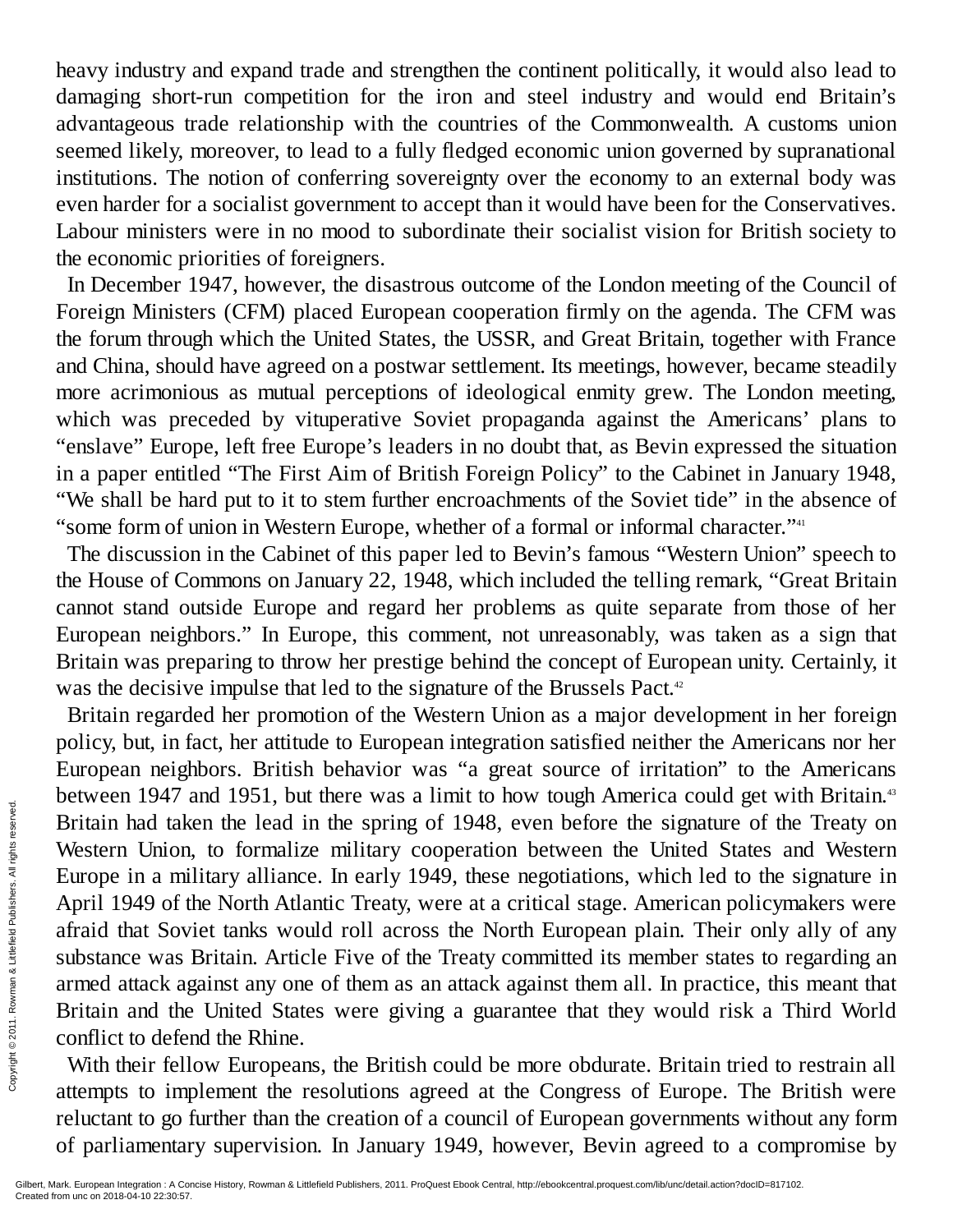which decision-making power was to be reserved for a Committee of Ministers (as it was named), but an assembly with consultative powers was to be created in tandem. Five nations who had not signed the Brussels Pact—Italy, Ireland, Denmark, Norway, and Sweden—were invited to join the new "Council of Europe." <sup>44</sup> This invitation, together with Italy's parallel signature of the North Atlantic Treaty, marked the end of Italy's postwar isolation. Italy's foreign minister, Count Carlo Sforza, immediately pressed the other nations to adopt a more "federal" conception of the Council of Europe. Italy even recommended that the new body be called the "European Union." Bevin swatted aside Sforza's bumptious diplomacy without difficulty. <sup>45</sup> The Treaty of St. James Palace (London, May 15, 1949) instituting the Council of Europe was rigorously intergovernmental in scope.

The Council's purpose was to constitute a "closer unity" between the member states through joint action in economic, social, scientific, judicial, and administrative fields. Its main institutions, the Committee of Ministers and the Assembly, were both consultative in character. The Committee of Ministers, in which each country possessed one vote and in which votes required unanimity, was a forum for member states to debate measures proposed by the member states or the assembly, not an executive committee whose decisions were binding upon governments. The Committee had the power only to recommend measures to the governments of the member states. The Consultative Assembly, meanwhile, was able to propose items for debate by the Ministerial committee if they were passed by a two-thirds majority, but it had no legislative power whatever. Paul-Henri Spaak, who was elected first president of the Assembly on August 10, 1949, later said of the Ministerial committee in particular, "Of all the international bodies I have known, I have never found any more timorous or more ineffectual." 46

Yet the Assembly opened its first session in Strasbourg amid scenes of great enthusiasm for European unity. The Assembly seized the initiative by proposing a "supranational political organization" for Western Europe; Britain and the Nordic states vetoed this idea in the Committee.

Another initiative launched by the European Movement in July 1949 had more success. This was the submission of a draft European Convention on Human Rights to the Council. After just over a year's debate and redrafting, the Convention for the Protection of Human Rights and Fundamental Freedoms was signed in Rome on November 4, 1950, by thirteen European states or territories: Belgium, Denmark, France, Iceland, Ireland, Italy, Luxembourg, the Netherlands, Norway, the Saarland, Turkey, the United Kingdom (which, however, specifically refused to ratify two clauses of the treaty that were particularly invasive of national sovereignty), and West Germany. Greece and Sweden signed a few weeks later. Example 1 Hotel From 2018-04-10 22:30:57.<br>
The Charter of Bublishers.<br>
The Charter g<br>
Limbar Coreated from unc on 2018-04-10 22:30:57.<br>
Created from unc on 2018-04-10 22:30:57.<br>
Sinceparam Publishers. All rights reserved.

The Charter guaranteed the traditional liberal freedoms of person, property, and conscience: it did not include specific guarantees for social rights such as the right to work. To evaluate and adjudicate if breaches of the Convention had occurred, the document created two institutions: the Commission and the Court of Human Rights. The Commission's task was to screen would-be cases according to strict criteria; the Court then judged on the merits of the case. Article 53 of the Convention committed the signatories to the Convention to "abide by the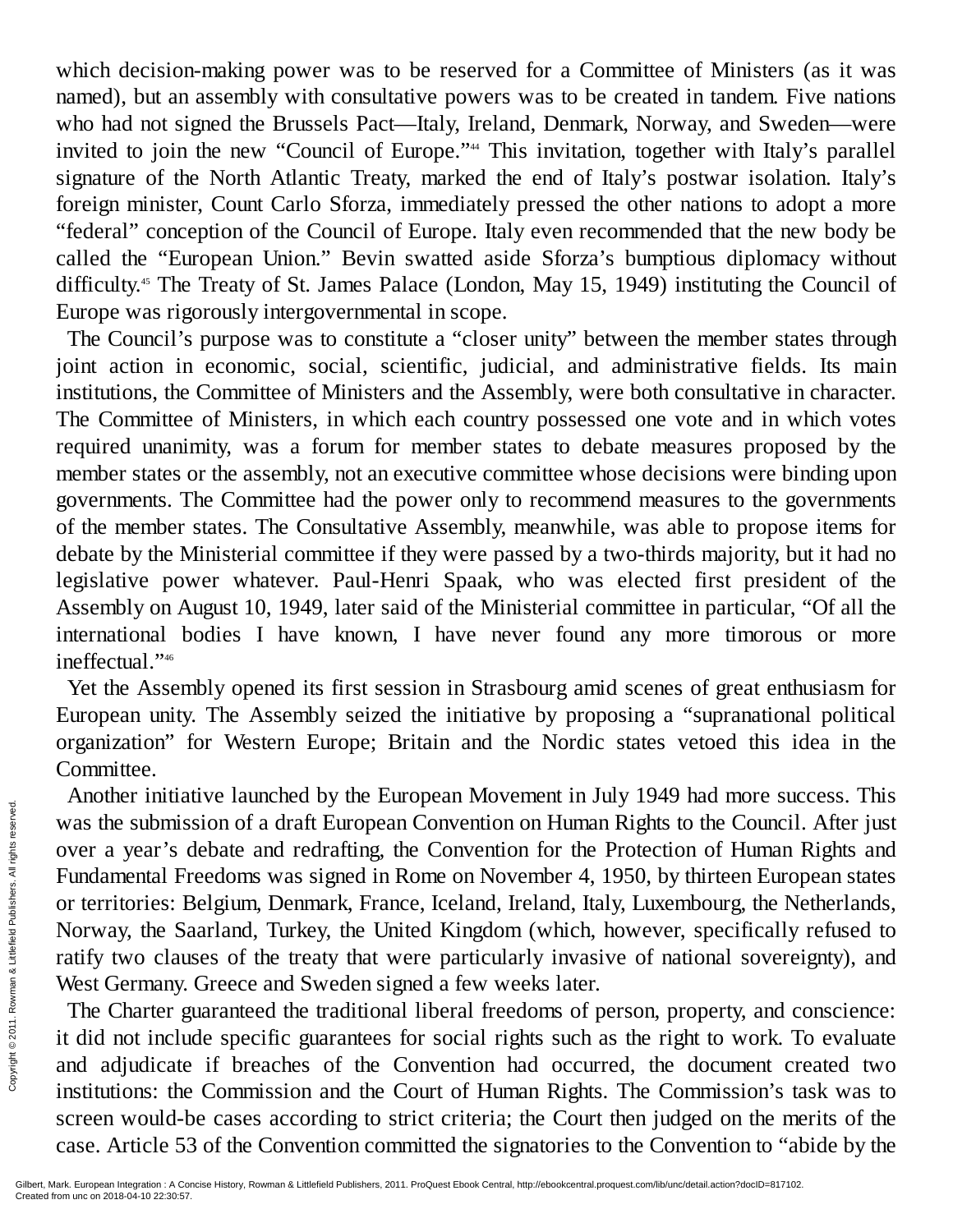decision of the Court," although no concrete sanctions could be applied in the event of noncompliance. European states have generally tried very hard not to be cited before the Court in the postwar years. The Court's sentences have carried an explicit moral condemnation that democracies have wished to avoid. 47

Nevertheless, by early 1950, it was evident that hopes of leaping to a federal state in a single bound had fallen at the first fence. There would be no constitutional convention to found a "European Union." To this extent, the British, with the help of the Scandinavians and the tacit acquiescence of other important states such as France, had imposed their vision of ad hoc cooperation between governments.

Plans for greater European unity were, however, soon to find a new outlet in the functional integration of economic sectors such as coal and steel. Important intellectuals such as E. H. Carr, from 1941 to 1946 the deputy editor of *The Times*, had been advocating this approach since 1942. Yet it was not merely, or even mainly, enthusiasm for greater European unity that motivated this new approach. The growing economic strength and political independence of West Germany was the decisive factor that drove the nations of Western Europe to delegate the management of heavy industry to pan-European institutions.

#### **THE GERMAN QUESTION AND THE SCHUMAN PLAN**

No question troubled postwar statesmen more than how Germany should be governed. In 1945, Germany was divided into four zones by the Allied powers. Britain occupied the northwest part of the country, a zone that included the large cities of Cologne and Hamburg and the Ruhr industrial belt. The United States administered the center-south, including Frankfurt-am-Main and Munich. The French occupied the Black Forest region and the Rhineland, as well as the Saarland, while the Russians occupied Prussia and Saxony. Austria was similarly divided between the powers until the 1955 State Treaty. From the point of view of administration, Berlin (and Vienna) was a miniature replica of the country as a whole.

At the Potsdam conference (July–August 1945), the "big three" powers reached broad agreement on how to treat defeated Germany pending a final treaty of peace. They decided that Germany should be subjected to "denazification, demilitarization, democratization, decentralization and decartelization." <sup>48</sup> Germany was to be regarded as a single economic entity, governed by an Allied Control Commission in which each of the three powers, plus France, would possess a veto. The Allies would establish democratically elected governments in the zones they controlled. The thorny issue of reparations—the Russians had already looted eastern Germany of much of its industrial plant and machinery by August 1945—was resolved by allowing each power to take industrial equipment from the zone it occupied. The Soviet Union would receive additional reparations from the heavily industrialized British zone and from the zone controlled by the Americans. In return, the USSR promised to divert foodstuffs from its zone to feed the large cities in the West. Example the direct Mark. European Integration : A Core<br>
Created from unc on 2018-04-10 22:30:57.<br>
Created from unc on 2018-04-10 22:30:57.<br>
Created from unc on 2018-04-10 22:30:57.<br>
Created from unc on 2018-04-10 22:30:57

This broad deal never resulted in a final peace treaty. Neither Britain and the United States nor the USSR was able to keep its word. The Soviet Union obstructed democratic competition in its zone and also reneged on its promised shipments of agricultural produce to the West.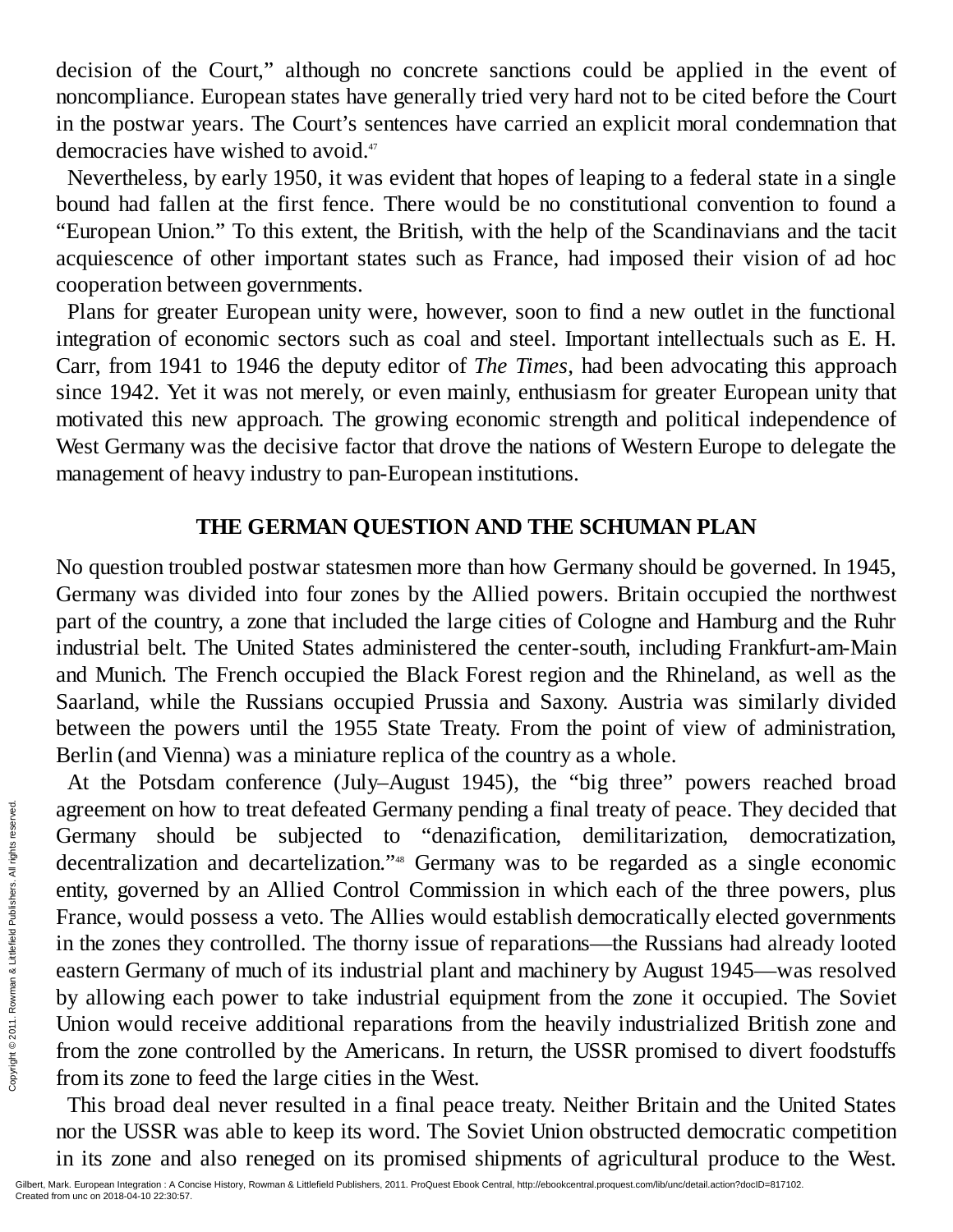Britain and the United States responded by suspending shipments of industrial plant to the USSR in the spring of 1946. So long as the shipments continued, the western zones of Germany, particularly the densely populated industrial area controlled by the British, could not resume production at a high enough level to buy food to feed themselves and had to rely on the charity of the occupying authorities. This was costly enough for the United States, but for warenfeebled Britain it was an impossible burden. In the winter of 1946 to 1947, British rations were cut to feed the people of Germany—hardly a popular move so soon after the end of the war. In January 1947, Britain and the United States merged their zones to create "Bizonia," which was organized as a self-governing federal state under the supervision of the occupying authorities. To the Soviet Union it must have looked as if the "capitalist" powers were rebuilding Germany against her.

These fears provided the background to the London Council of Foreign Ministers in November–December 1947 mentioned above. After the breakdown of the London talks, the Cold War began in earnest. The Communist coup in Czechoslovakia in February 1948, the signature of the Brussels Pact, and the ideologically charged April 1948 elections in Italy followed in swift succession. In this context, consolidating the West's hold on western Germany became a strategic imperative. The United States extended Marshall Plan aid to Germany and called for the formation of a West German government (an idea that was greeted with great caution by the Germans themselves, who feared—rightly—that it would lead to the dismemberment of their nation). In June 1948, currency unification of the three western zones took place, and the Deutsche Mark (DM) was introduced. The USSR responded by cutting off road, rail, and river transport to Berlin. Only the miraculous Anglo-American airlift kept two million Berliners alive over the following winter. By the time the Soviet blockade was called off in May 1949, some 277,000 flights had been made and some 2.4 million tons of cargo delivered. 49

France acquiesced in Anglo-American policy toward Germany from June 1948 onward largely because she had no choice. America had decided that European recovery and security required a strong Germany. France's agreement nevertheless marked a drastic U-turn in her foreign policy. After Potsdam, successive French governments had argued for the independence of the Rhineland from the rest of Germany (which would have provided France with a useful buffer against the revival of a strong Germany), for the internationalization of the Ruhr, and for the diversion of German coal and steel production to the French economy. But the events of the spring of 1948 made French statesmen aware that the main military danger to France was presented by the USSR, not Germany. France therefore needed U.S. aid, and that was not guaranteed unless France cooperated with the nascent West German political authorities. As the French statesman Georges Bidault, with a copious spoonful of rhetoric to help the medicine go down, told a disgruntled French National Assembly on June 11, 1948: Example 12 **Created from unc on 2018-04-10 22:30:57.**<br>
Created from unc on 2018-04-10 22:30:57.<br>
Created from unc on 2018-04-10 22:30:57.<br>
Created from unc on 2018-04-10 22:30:57.<br>
Created from unc on 2018-04-10 22:30:57.

We must build up Europe, and we must find some place in it for Germany. We will do all we can to create a united Europe, for this is the only way we can reconcile the countries of Europe. I wish to say that France would be wise to reconcile itself eventually with the presence of Germany in Europe and the free world, for no other reconciliation would be possible.<sup>50</sup>

The price for French acquiescence was a share in the direction of the Ruhr coalfield. Before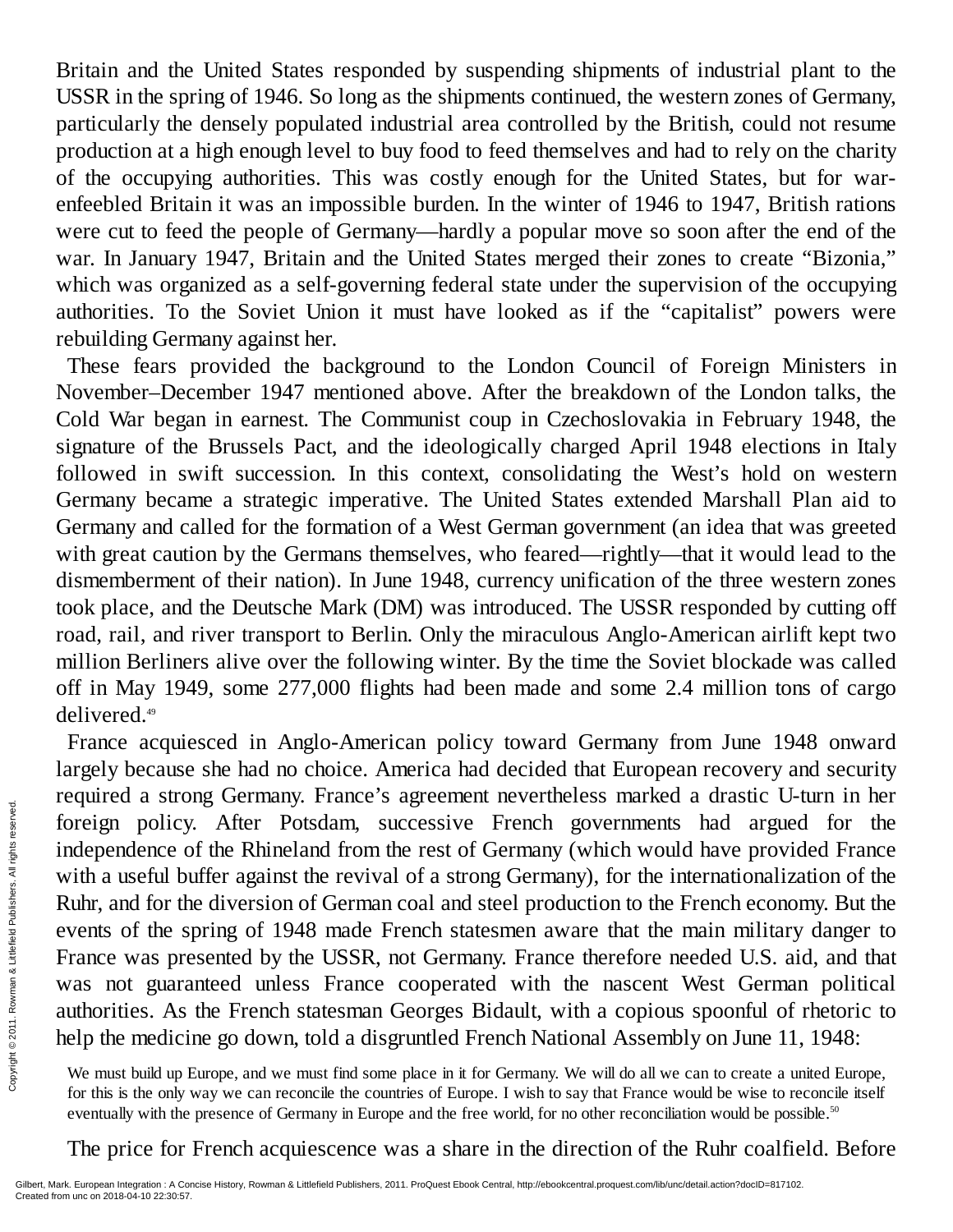1939, a cartel of German producers had prevented France from buying the coal she needed to fuel her own steel industry. After the collapse of the CFM in London, France battled hard in negotiations between the three Western Allies on the future of West Germany to ensure that "access to the coal, coke and steel of the Ruhr, which was previously subject to the exclusive control of Germany, [should] be in the future guaranteed without discrimination to the countries of Europe cooperating in the common good."<sup>51</sup>

To this end, France urged the establishment of an "International Authority" for the Ruhr. But this solution was unpopular three times over. The French were unsatisfied with the substantive powers accorded to the Authority to manage German heavy industry directly; the Americans doubted its necessity; and the Germans resented the restriction of their national sovereignty over industrial policy. <sup>52</sup> The Authority came into being in December 1948, but it was too weak to plan or control the growth of German industrial production. West German steel production, which had been restricted to less than three million metric tons in 1947 (France produced nearly six million), surged to over nine million tons in 1949 (the same as France). In 1950, Germany produced twelve million tons; France, less than nine million.<sup>53</sup> The *Wirtschaftswunder* (economic miracle) that would return Germany to its position as the economic powerhouse of Europe had begun.

Contemporaneously, West Germany achieved provisional nationhood. The Basic Law (Constitution) was adopted in May 1949, and the first West German elections took place in August of that year, resulting in a narrow victory for the Christian Democrats (CDU-CSU) who took 139 seats in the Bundestag to the 131 of the Social Democrats (SPD). The CDU formed a coalition government with the Liberals (FDP) and the nationalist "German Party."

The chancellor of the new German state was Adenauer, who had emerged as the leader of the CDU. A veteran politician from the Rhineland (he was almost seventy-four when he took office), Adenauer was convinced of the need for a Franco-German rapprochement: indeed, he had supported the creation of a customs union between the two countries as long ago as 1925. In two interviews with an American journalist in March 1950, Adenauer openly proposed a Franco-German economic union, with a legislature drawn from the two countries' parliaments and an executive "organ" responsible to the legislature. Europe, Adenauer argued, should remember how the 1834 Zollverein customs union had been the prelude to German unification. 54

The Americans were also pressing for improved Franco-German relations. American efforts to assist Europe intensified in the wake of the Berlin crisis. Marshall Plan aid for April 1949 to June 1950 was over \$5 billion; in September 1949, Congress approved the Military Assistance Act and doled out a further \$1 billion in military aid to Europe. The quid pro quo for this largesse was the reintegration of Germany into Western Europe. In the fall of 1949, Secretary of State Dean Acheson urged France to normalize relations with West Germany by the spring of 1950.<sup>55</sup> Improving relations with Germany became an "obsession" for French foreign minister Robert Schuman, who, as a native of Lorraine, an area of France occupied by Germany after the Franco-Prussian War of 1870, had only become a French citizen in 1919 at the age of thirty-two. 56 Example the unification.<sup>54</sup><br>
and an executive member how<br>
unification.<sup>54</sup><br>
The American<br>
to assist Europe<br>
to June 1950<br>
Assistance Act<br>
for this largess<br>
Secretary of St<br>
the spring of 1<br>
foreign minister<br>
Germany afte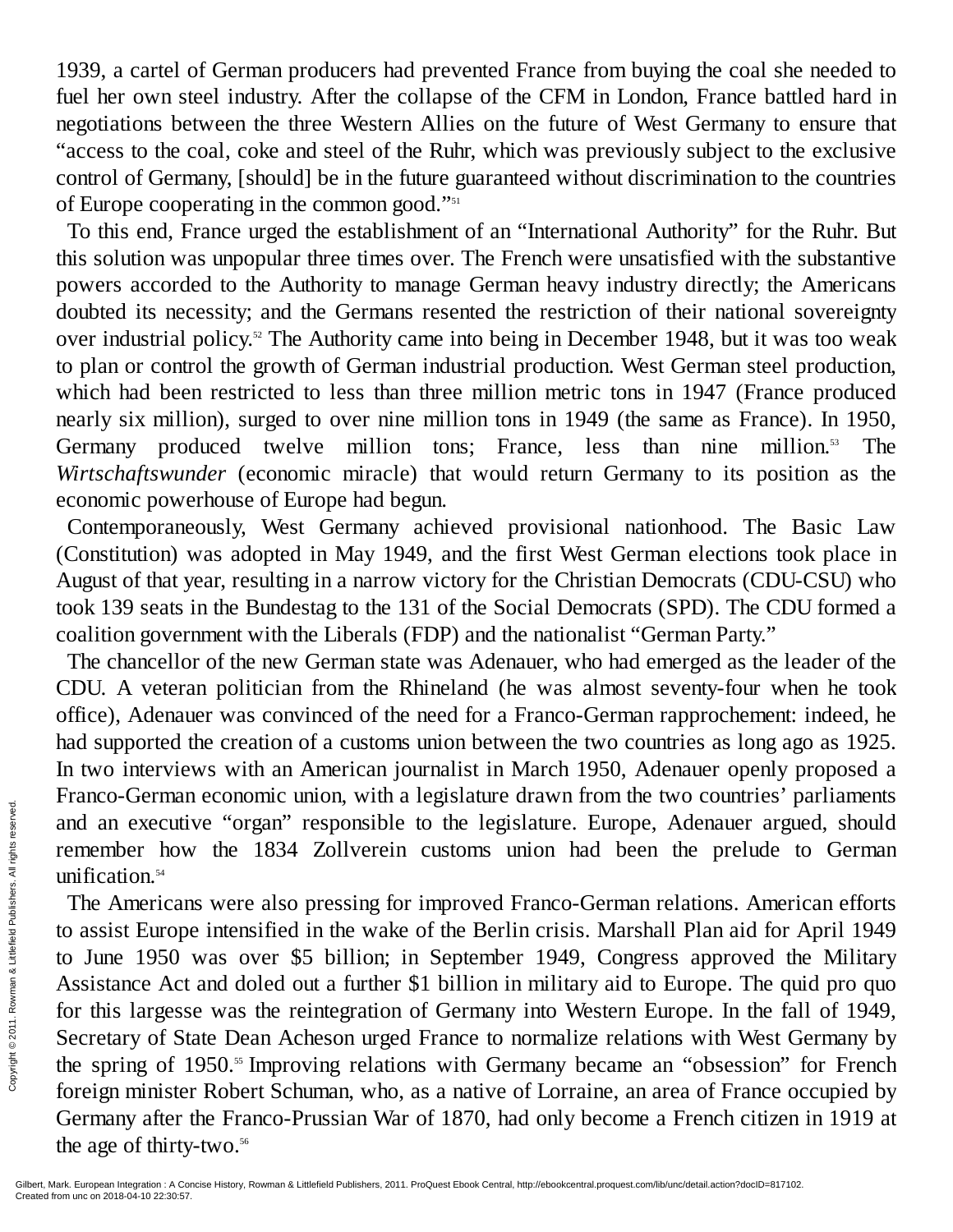Schuman gave his name to an initiative at the beginning of May 1950 that has been called "one of the key moments of the century": the plan for the creation of a coal and steel community between France and Germany.<sup>57</sup> This plan was the brainchild of Jean Monnet, an administrator from a brandy-making family in the southern town of Cognac who had been an important figure in the League of Nations and possessed a long list of influential American friends as a result of his wartime service in Washington. Monnet became an influential adviser to President Roosevelt and consequently knew everybody worth knowing in the Truman administration. In 1946, Monnet, as the quintessential planner, was placed in charge of the French five-year modernization and reconstruction effort. The idea of the coal and steel community bore his trademark preference for the technocratic and supranational resolution of complex political issues. Monnet approached Schuman in April 1950 proposing that the French and German coal and steel industries should be subjected to a supranational "High Authority" with sovereign powers to plan and develop economic activity. Schuman agreed, and Monnet and his advisers drew up the text of the declaration, announcing the plan in conditions of great secrecy.<sup>58</sup> Adenauer and the German government were told only on the eve of the plan's announcement through a personal letter from Schuman to the German chancellor, hand-delivered by a senior French foreign ministry official, that made explicit reference to Adenauer's March interviews. 59 The Americans were informed only on May 7, 1950, when Acheson visited Paris. The American secretary of state recorded his reactions in one of his memoirs:

After a few words of greeting . . . Schuman began to expound what later became known as the "Schuman plan," so breathtaking a step towards the unification of Europe that at first I did not grasp it. . . . Schuman implored us to treat what he was about to tell us in the greatest of confidence, not to speak to any of our colleagues about it, not to send cables, or to have memoranda transcribed. For he had discussed the proposal only with the Premier (Bidault) and one or two members of the Cabinet. The next step would be to consult the whole Cabinet, and, if it approved, then to make some public statement . . . after that, France's neighbors would be approached. 60

Secrecy was necessary. French politics was unsettled, and untimely disclosure might have set off a damaging political crisis. Even more important, Schuman and Monnet were determined that the British would not sabotage the supranational dimension of the scheme. Only countries that acknowledged the principle of supranational government would be allowed to participate in the detailed negotiations. Their insistence on this point soothed the Americans' disappointment at being excluded from the plan's formulation. John Foster Dulles, a committed supporter of European unity who would become secretary of state during the presidency of Dwight D. Eisenhower, described Schuman's initiative as "brilliantly creative"; President Truman himself lauded the plan as an "act of constructive statesmanship." <sup>61</sup> This was despite the fact that many American industrialists were worried that the putative community might be a protectionist steel cartel under another name. That acknowled<br>
in the detaile<br>
disappointment<br>
supporter of Ein<br>
Dwight D. Eis<br>
Truman himself<br>
the fact that man<br>
protectionist ste<br>
protectionist ste<br>
content, Mark. Europe,  $\frac{1}{2}$ <br>
Served. From the on 2018-04-10 22

On May 9, 1950, Schuman made his famous declaration. In addition to its historic proposal to "place the whole of Franco-German coal and steel production . . . under a common 'High Authority' within the framework of an organization open to participation by the other countries of Europe," Schuman's speech implied a breach with the federalist approach. In his view, Europe should advance step-by-step through economic integration: "Europe will not be made all at once, or according to a single, general plan. It will be built through concrete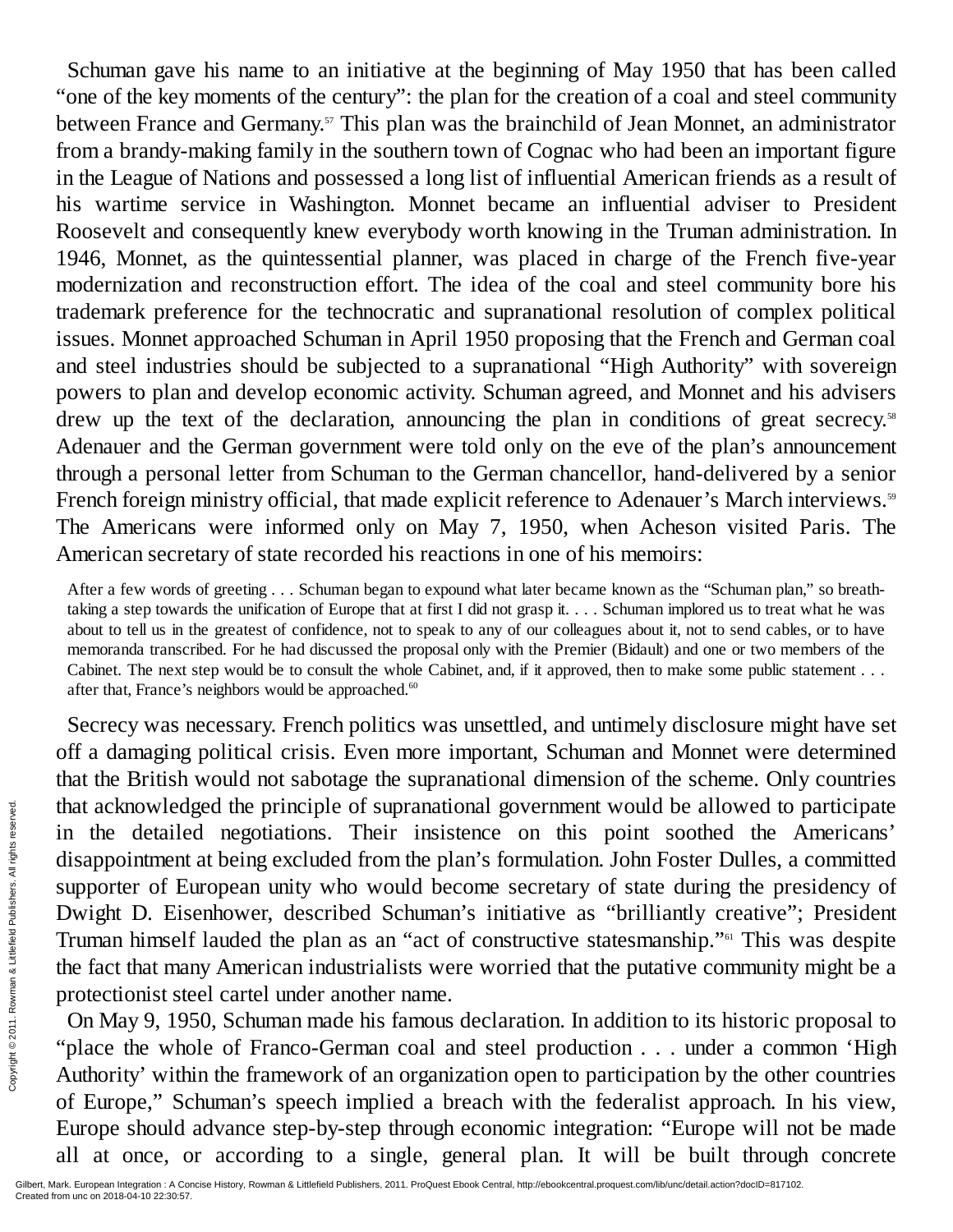achievements, which first create a de facto solidarity." A "wider and deeper community" would emerge once economies were more fully integrated: action on the "limited but decisive point" of coal and steel production was the best starting point since "the pooling of coal and steel production" would ensure that "any war between France and Germany" was "not merely unthinkable, but materially impossible."<sup>62</sup>

Beneath the high moral tone of the declaration, French national interest was alive and well. Among other things, the declaration insisted that "the task" of the High Authority would be to secure "the supply of coal and steel on identical terms to the French and German markets, as well as the markets of the other member countries." Monnet argued that the Americans were intent on building up Germany as an ally in the Cold War. Sooner or later German industrial competition would present France with the grim choice of protecting its steel industry or accepting German superiority in this field. Monnet favored making a deal with West Germany while she was still weak and using the proposed High Authority to ensure that there was a balanced industrial relationship between the two countries.<sup>63</sup>

According to Adenauer's most comprehensive biographer, the chancellor was initially suspicious of French motives. Monnet was the personification of international cooperation against Germany in the two wars. Might not the Schuman Plan be a subtle plot to retard German economic growth, rather than a mutually beneficial opportunity?<sup>64</sup> Once the two men had met each other on May 23, suspicion disappeared. In their talks, Adenauer approved Monnet's insistence that nations should adhere to the plan on the basis of what Schuman had called "a leap in the dark" during questioning on May 9. That is to say, to have a place at the negotiating table, all would-be members of the proposed community would have to accept the role of the High Authority in advance.

It was precisely this point, as Monnet had foreseen, that was the sticking point for the British. The Schuman Plan placed before Britain a tricky dilemma. In 1950, Britain was still the largest producer of both coal and steel in Western Europe. If Britain stayed out of the Community, her coal and steel would inevitably be excluded from the markets of Western Europe. On the other hand, if she entered the Community, her coal and steel industries would feel the full brunt of low-wage competition from the continent. The mere fact of her joining, moreover, would signal to the world that Britain was a diminished force; that she was no longer an imperial power, but merely first among equals in Western Europe.

As so often, purely contingent factors played a role. Bevin and the treasury minister, Sir Stafford Cripps—the key ministers, and the two most considerable figures in the government were both critically ill (both died within a few months of the Schuman announcement), but Clement Attlee, the premier, was reluctant to substitute them. Negotiations with Monnet were thus carried on throughout May 1950 by senior civil servants, at least one of whom, Roger Makins, has since been anachronistically described as a "rabid Euro-sceptic." <sup>65</sup> Monnet himself found the British officials to be viscerally anti-European. In his memoirs, he noted that the British seemed to have no confidence in the ability of the continental countries to resist communism. Certainly, they were not prepared to make the "leap in the dark" required of them. 66 Example 1 Mark, Fig. 10 Mapped Comparison in the Critics of the World that merely first amerely first amerely first amerely first amerely first amerely first amerely first amerely first amerely started Cripps were both cr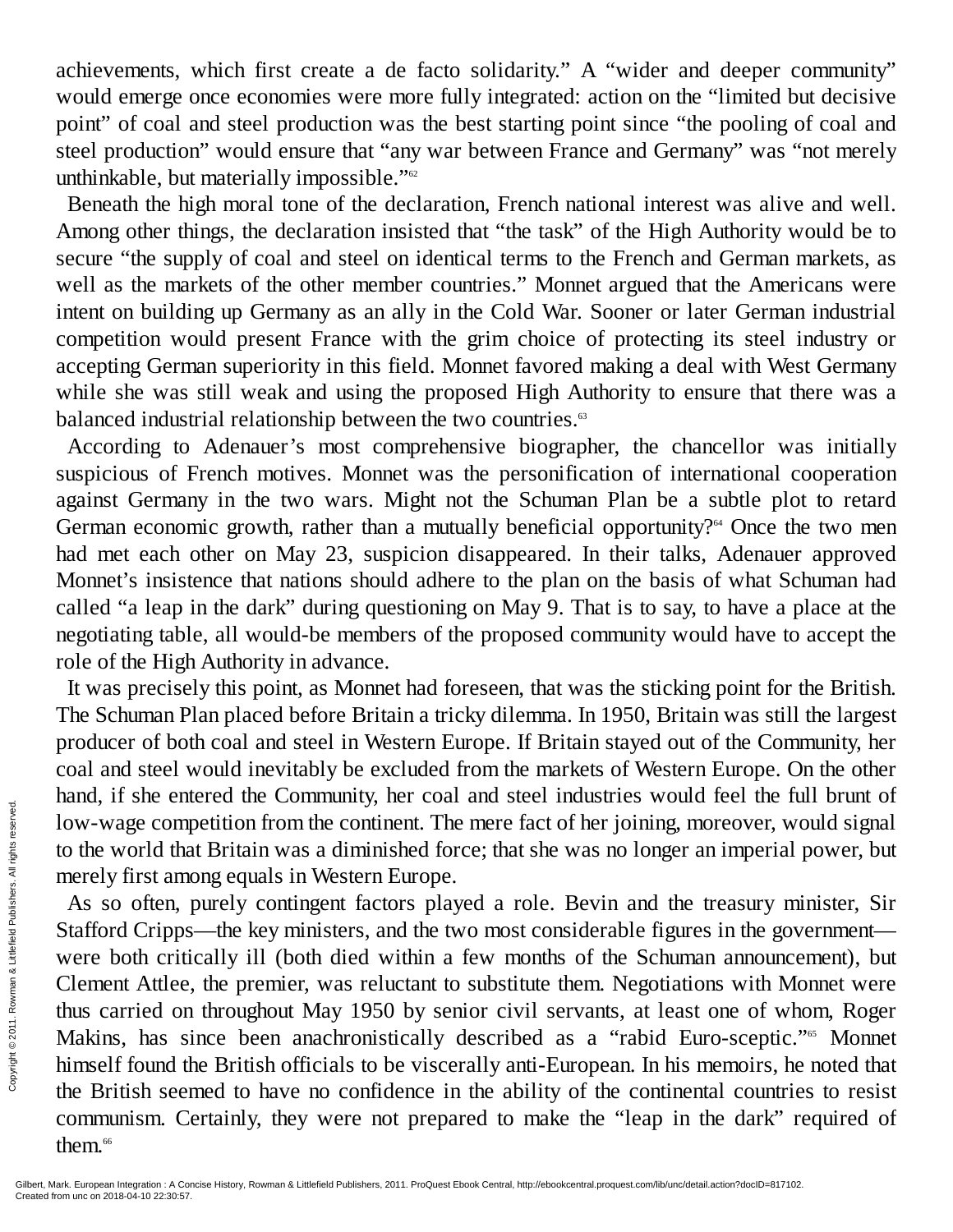Two leading civil servants, Sir Edward Bridges (permanent secretary to the Treasury) and Sir William Strang (permanent secretary at the Foreign Office) eventually reported to Attlee that agreement was impossible on Monnet's terms, and on June 3, 1950, the Cabinet, presided over by the deputy prime minister, Herbert Morrison, concurred. Morrison's own contribution to the debate over the Schuman Plan was notoriously to say: "It's no good. We can't do it. The Durham miners would never wear it."<sup>57</sup>

In the subsequent Commons debate on June 26–27, 1950, Attlee stated that the British government could not accept the principle that the most vital economic forces of the country should be transferred to "an irresponsible body that is appointed by no-one and responsible to no-one." <sup>68</sup> Few MPs dissented from the government's view that staying out was the wisest course of action. A rare exception was a Conservative making his maiden speech—Edward Heath, the man who would eventually take Britain into the European Economic Community (EEC) in 1973.

Attlee's comment was in fact a reasonable objection to the Schuman Plan as it was originally formulated. If, however, Britain had yielded on the issue of the High Authority, she might have inserted safeguards into the treaty, as well as obtaining a measure of protection for her coal and steel industries. This is exactly what the Dutch and Italian governments did, and Britain, who would have been offering to open her massive coal and steel industry to competition, would have been in a far stronger position to get its own way than either country.

Edmund Dell, a former Labour minister turned historian, regards Britain's refusal to join the negotiations as a disastrous misjudgment—"the British abdication of leadership in Europe." In Dell's opinion, negotiations with Monnet were handled astonishingly badly: "Unprepared officials led unprepared ministers."<sup>69</sup> In his view—and after reading his closely researched account, it is difficult to disagree—the top civil servants convinced themselves that the plan was unacceptable both on grounds of national principle and of feasibility, and they briefed an exhausted government to that effect. Yet even without the historian's privileged vantage point, it ought to have been obvious that there were powerful forces tending to the scheme's success. The plan removed the main cause of friction between Germany and France, had won the immediate and enthusiastic support of the Americans, enlarged the domestic market for the Benelux countries, and was Germany and Italy's return ticket to the society of civilized nations. But the problem was not just abstract issues of sovereignty, or the plan's likelihood of economic success. Britain's politicians, as Morrison's remark hints, had to take public opinion into account. *The Daily Express*, then Britain's most influential mass circulation newspaper, argued on May 11, 1950, that the Schuman Plan was "a deliberate and concerted attempt to oblige us to accept the United States of Europe"—rhetoric that has a familiar ring to anybody who has lived through the heart searching provoked in Britain by the Treaty on European Union. The plant removed immediate and Benelux countri<br>
Experimental Benelux countricus<br>
experimental Publishers. All rights reserved. All rights reserved. All rights reserved. All rights reserved. All rights reserved. All right

But even without a hostile press baying against any concession to the Europeans, it seems unlikely that a Labour government would have surrendered even partial control over the recently nationalized coal and steel industries to a High Authority nominated by largely Christian Democratic governments. Labour believed it was in politics to abolish capitalism,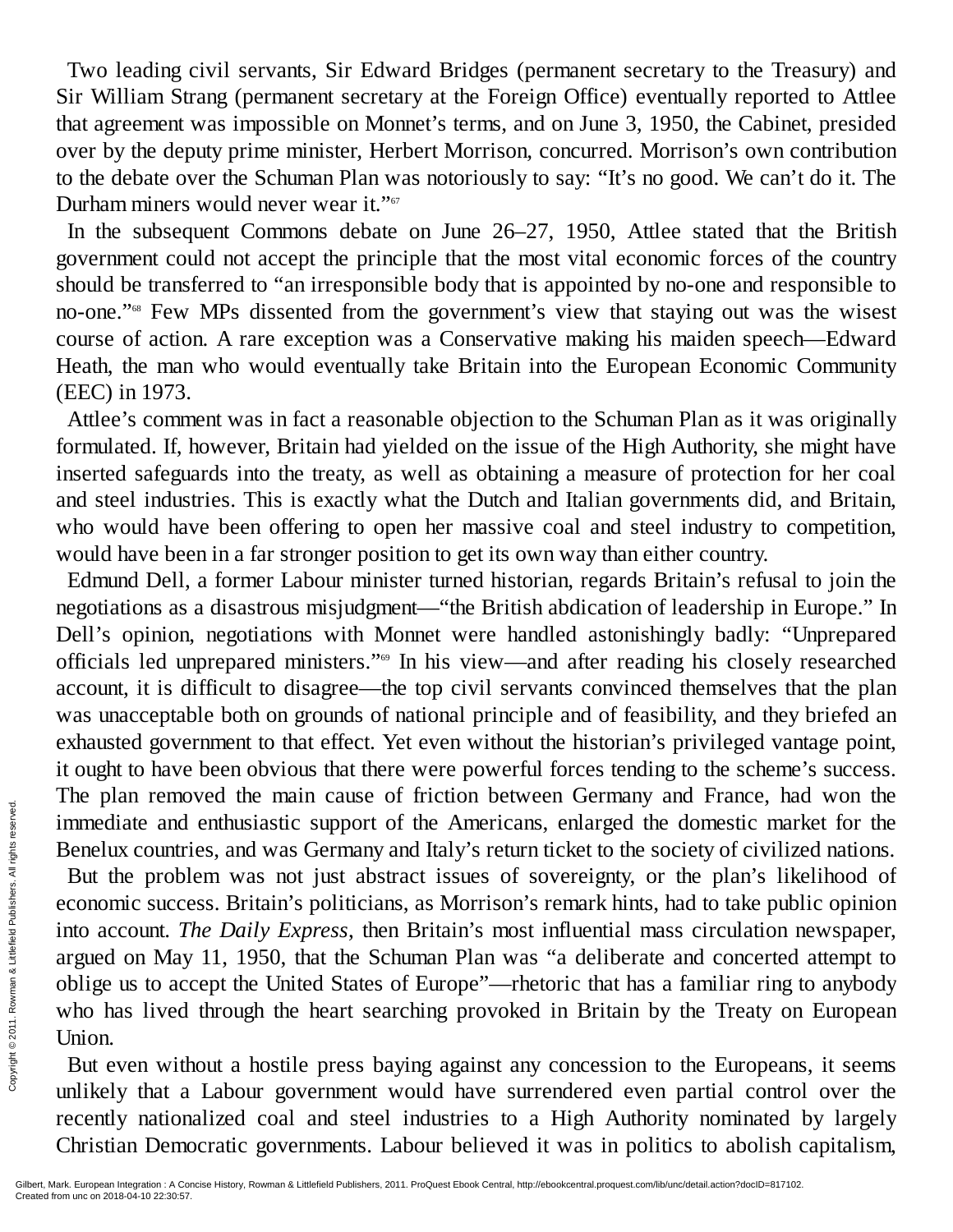not to make capitalism work better. With what *The Economist* called the Labour Party's "almost phenomenal gift for bad timing"—if bad timing it was—the Labour Party published, in mid-June 1950, its official statement of policy on the European question, a pamphlet called *European Unity*. <sup>70</sup> This document unambiguously asserted that Britain would only cooperate in schemes of European unification with countries that had adopted the key socialist policies of public ownership, full employment, and economic planning. Socialism came first in the order of values; Europe a poor second. Besides, the pamphlet added:

In every respect except distance we in Britain are closer to our kinsmen in Australia and New Zealand on the far side of the world than we are to Europe. We are closer in language and origins, in social habits and institutions, in political outlook and economic interest. The economies of the Commonwealth countries are complementary to that of Britain to a degree which those of Western Europe could never equal.<sup>71</sup>

Robert Marjolin—who had an excellent vantage point—insisted in his memoirs that the Europeans would have gone "much further in the direction wanted by the Americans had it not been for the stubborn resistance of the British to the idea of committing themselves irrevocably to the Continent."<sup>72</sup> At the very least, a customs union would have been formed. Given the wide agreement on economic issues reached at the Congress of Europe and the enthusiasm generated by the Schuman Plan, this assessment seems plausible. But though Britain had the power to obstruct the path of European integration, she was too much in debt to the United States to insist on having a free hand in Western Europe. Had Britain emerged from the war with a booming economy and her overseas investments intact, Britain would have taken the leadership of Europe by default. The other European countries would have looked to her for loans and export markets. But by 1950 Britain was not strong enough to overcome the profound belief of both the European political class and the Washington élite that—in Schuman's words—*le morcellement de l'Europe est devenu un absurde anachronisme*. 73

This weakness became crucial in May 1950. The Schuman Plan exposed the limitations of British power. Unlike the Council of Europe, it was a concrete initiative that made sound economic and political sense. The national interests of the United States, France, and West Germany, and the supranationalist instincts of their chief policymakers coincided. The Labour Party's determination not to compromise its socialist program, the ingrained mentalities of upper officialdom, deep fear of economic competition, and a misplaced sense of grandeur prevented Britain from seeing this critical fact. As Diane Kunz argues, Britain's leaders "persisted in seeing Britain lodged within three interlocking circles: with the Continent, with the Empire and Commonwealth, and with the United States. To join a European union would be to favor one relationship to the detriment of others."<sup>74</sup>

The result of this understanding of Britain's place in the world was to ensure that British national influence declined. The experienced American policymaker George W. Ball, a close friend and collaborator of Jean Monnet, was surely right when he said, "Had Britain embraced the original Schuman proposal, it could have dominated the evolution not merely of the Coal and Steel Community, but also of the European Economic Community." 75 In the following two decades, France and West Germany, putting aside their secular rivalry, emerged as Britain's equals, or even superiors. Britain, after her refusal to make the "leap in the dark," carped from Party's determinary of the Empire and to favor one rel The result of national influent  $\frac{1}{2}$  and steel Comming the original Scland Steel Comming decades, France equals, or even  $\frac{1}{2}$   $\frac{1}{2}$   $\frac{1}{2}$   $\frac{1}{2}$